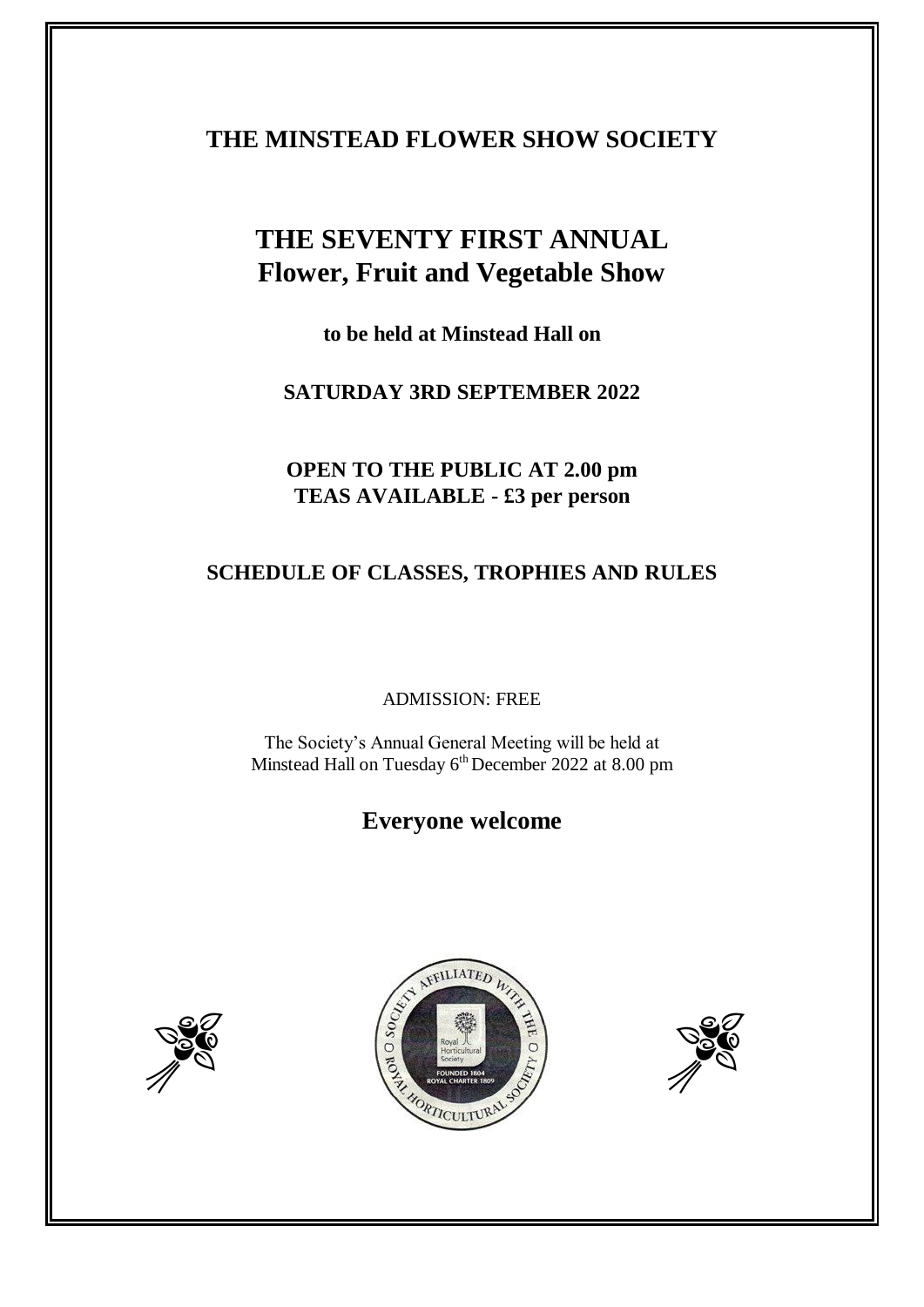## **THE MINSTEAD FLOWER SHOW SOCIETY**

\* \* \* \* \* \* \* \* \*

## **COMMITTEE**

**Chair:** Mrs Wendy Hague

> **Vice Chair:** S Cattell

**Hon Secretary Entry Secretary Hon Treasurer**

Ms Julie Melin-Stubbs Miss Jo Instrall Miss Hotel Mrs Kathy Clarke Willow Green. The Little Thatch Pragnells Pragnells Seamans Lane, Minstead Minstead London Minstead,

juliestubbs@hotmail.com joinstrall@gmail.com ckathyclarke@aol.com

Minstead. Minstead and the contract of the contract of the contract of the contract of the contract of the contract of the contract of the contract of the contract of the contract of the contract of the contract of the con

07990 975971 07776 012794 07990 07817 602777

• P Bennett • Mrs V Waters • • Mrs K Waud • A Ferguson • S Creasey • Mrs S Gammon

**President:** Mrs J Mitchell **Hon Life Vice Presidents:** Mr D M Soffe, Mrs D E Soffe, Mr C Payne & Mr K Mitchell

## **SPONSORS**

Mr & Mrs J Alford Mr & Mrs W Andrews Mr P Bennett Capt. & Mrs A Ferguson Mrs V Fisher Capt. H F Forse

Mrs H Bone Mr & Mrs S Cattell Mrs A J Cooper Mrs K Clarke Mrs Mr & Mrs G Dibben Mr & Mrs P Dibben Mrs J Francis **Mr & Mrs R Hague** Miss S Hall Mr & Mrs J Kitcher Mr & Mrs K Mitchell Mr & Mrs Mitchell Mr P Moore Mrs A Morling B L Olorenshaw K Osman C R Payne Mr & Mrs A C Prince Mr & Mrs B Soffe Mr & Mrs D Soffe Miss G Tear Miss G Tear Mrs V Waters Mrs M Young Minstead Parish Council

## **Cup and prize donors are listed against the appropriate classes.**

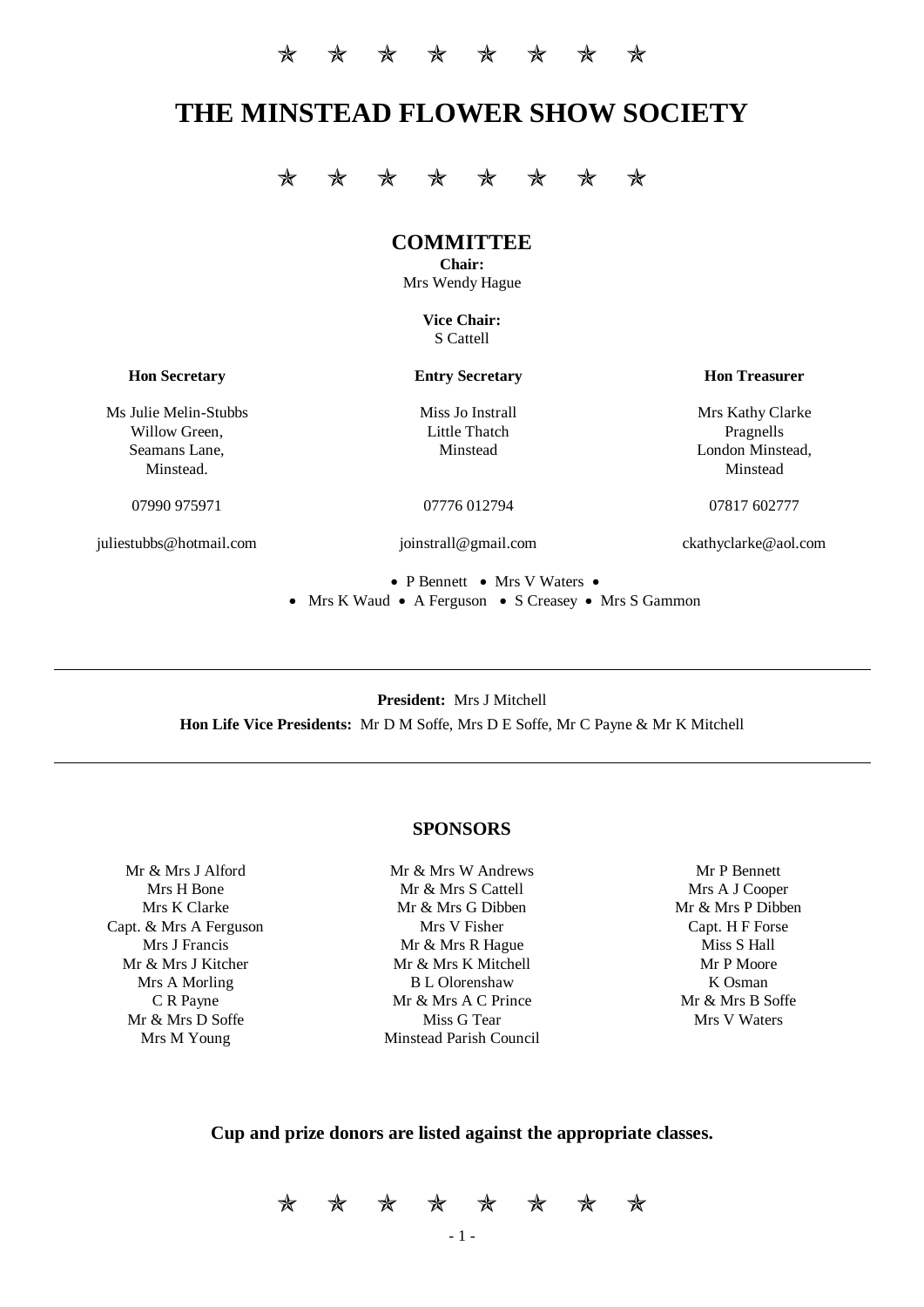# **THE SEVENTY FIRST ANNUAL FLOWER, FRUIT & VEGETABLE SHOW**

\* \* \* \* \* \* \* \*

## **PROGRAMME FOR THE DAY OF THE SHOW**

| 8.15 am           | Hall will be open for staging exhibits                    |
|-------------------|-----------------------------------------------------------|
| 10.30 am          | Judging commences $\&$ all exhibitors must leave the Hall |
| $2.00 \text{ pm}$ | Show open to the public                                   |
| $2.45$ pm         | <b>OPENING CEREMONY</b>                                   |
|                   | 3.00 pm onwards Teas available in the lounge              |
| $4.15 \text{ pm}$ | Presentation of Cups and Special Awards                   |
| 4.45 pm           | Draws for cake etc. followed by payment of prize money.   |

## **Produce MUST be removed AFTER the draws are complete, but not before.**

## **PLEASE NOTE: Exhibitors' and General Rules are on pages 13 and 14**

## **Entry forms are at the end of this schedule and can be emailed to joinstrall@gmail.com**

**Photographs taken at the Show may be used for publicity. If you have any OBJECTIONS to this please make this clear to the Hon. Secretary.**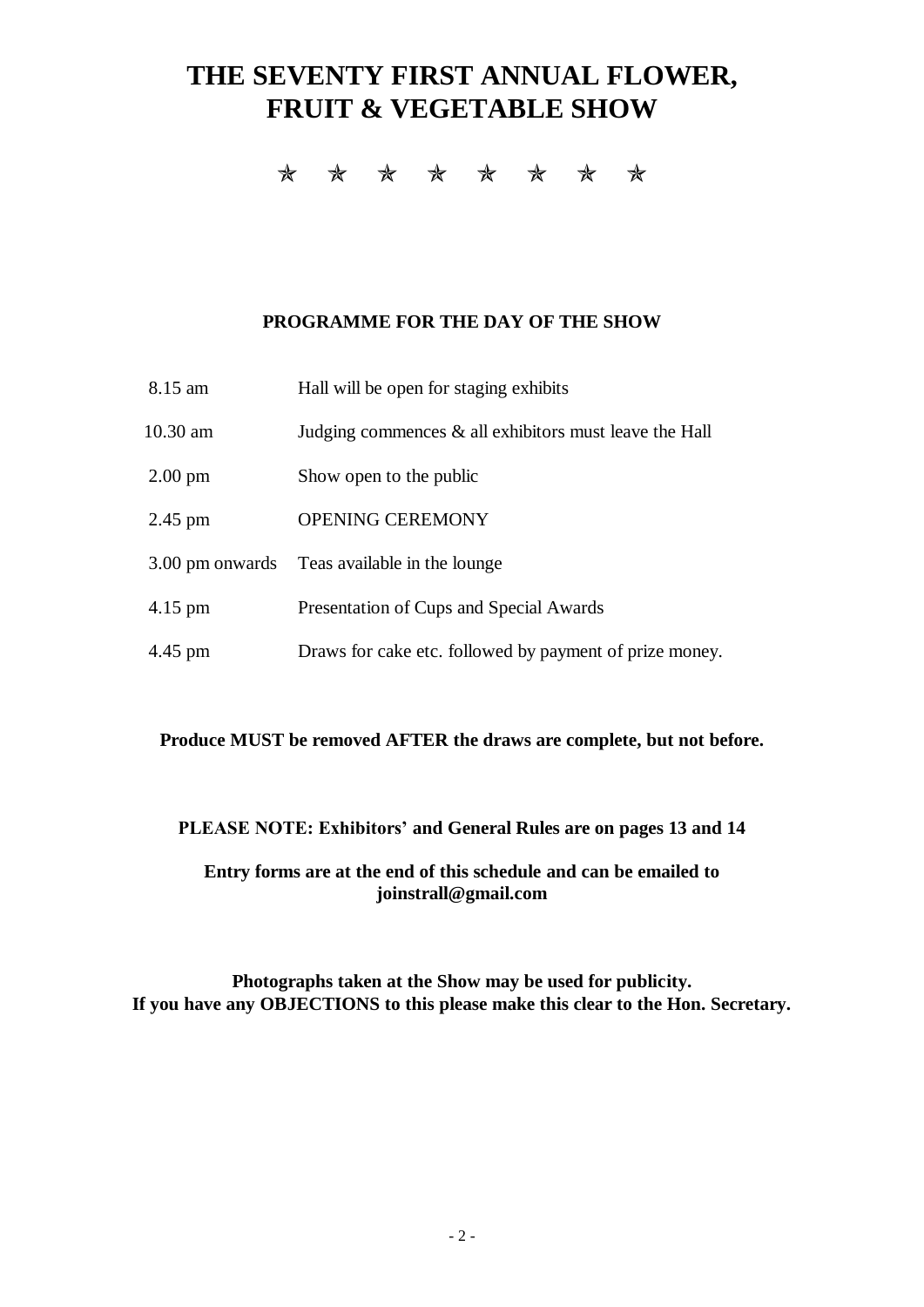## **SCHEDULE OF TROPHIES AND AWARDS**

**NORTHCROFT MEMORIAL CUP** A perpetual challenge cup to be awarded for the *best floral exhibit* in the show as **voted for by the public**. Cup donated by the Society in memory of the late **E G D Northcroft CBE**.

**MARK SOFFE ROSE BOWL** for the *best roses* in the show.

**DAPHNE CLARK CUP** to be awarded for the *best asters* in the show.

**WM CONGLETON MEMORIAL CUP** to be awarded for the *best dahlias* in the show. Cup donated by the Society in memory of the late **Lord Congleton**.

**MEMORIAL CHALLENGE SHIELD** for the *best onions* in the show donated by the family of the late Prof. M. R. P Hall.

**THE ROYAL HORTICULTURAL SHOW'S BANKSIAN MEDAL** to be awarded to the winner of the *largest total amount of prize money for Horticultural Classes at the Show classes 8-58,* excluding class 9 Vegetable Collection. In the event of two or more exhibitors being equal, the Medal will be awarded to the exhibitor whose surname comes first in the alphabetical order. The exhibitors who won the Banksian Medal in 2020 and 2021 were Jenny Shiers & Malvin Ward respectively.

**S H R CLARKE CUP** for the *highest number of points obtained at the show from all classes.*

**A PERPETUAL CHALLENGE CUP** to be awarded to the exhibitor gaining the *highest number of points in Division 1*.

**MRS HENRY COMPTON MEMORIAL CUP** to be awarded to the exhibitor gaining the *second highest number of points in Division 1*.

**JUNIOR MINSTEAD CHALLENGE CUP** to be awarded to the exhibitor gaining the *highest number of points in Division 3.*

**VERA NEWMAN MEMORIAL CHALLENGE CUP** donated by Anne Cooper to the *winner of Class 1*

**SIR RICHARD CROFTON CBE CUP** to be awarded to the *winner of Class 2*.

**EDITH CONGLETON MEMORIAL CUP** to be awarded to the *winner of Class 3*.

**MRS YOUNG MEMORIAL CUP** donated by the family of the late **Mrs Muriel Young** to be awarded to the *winner of Class 5*.

**EMMA ROBINSON CUP** donated by the late **D Robinson** to be awarded to the *winner of Class 6*.

**MRS L FROST MEMORIAL CUP** donated by the late **Mrs J Edwards** to be awarded to the *winner of Class 7*.

**ROBERT KITCHER MEMORIAL CHALLENGE SHIELD** donated by **J Kitcher** to be awarded to the *winner of Class 8*.

**BILL MORLING MEMORIAL CUP** donated by the late **Mr C Morling and Mrs A Morling** to be awarded to the *winner of Class 10*.

**MAURICE CAVILL MEMORIAL CUP** donated by **Mr and Mrs D Renyard,** to be awarded to the *winner of Class 11.*

**ROBERT HARCOURT CUP** donated by the late **Mrs M Harcourt**, for the *winner of Class 13.*

**E G D NORTHCROFT CBE CUP** to be awarded to the *winner of Class 15*.

**L A RICHARDSON CUP** to be awarded to the *winner of Class 17.*

**N L LAWLER CHALLENGE SHIELD** to be awarded to the *winner of Class 23*.

**THE MINSTEAD TRAINING PROJECT CUP** to be awarded to the *winner of Class 31*.

**DR A J DANBY MEMORIAL TROPHY** to be awarded to the exhibitor gaining the *highest number of points in Classes 11 to 31* (see Exhibitors' Rules page 14). The exhibitors who won this trophy in 2020 and 2021 were Pat Cattell & Malvin Ward respectively.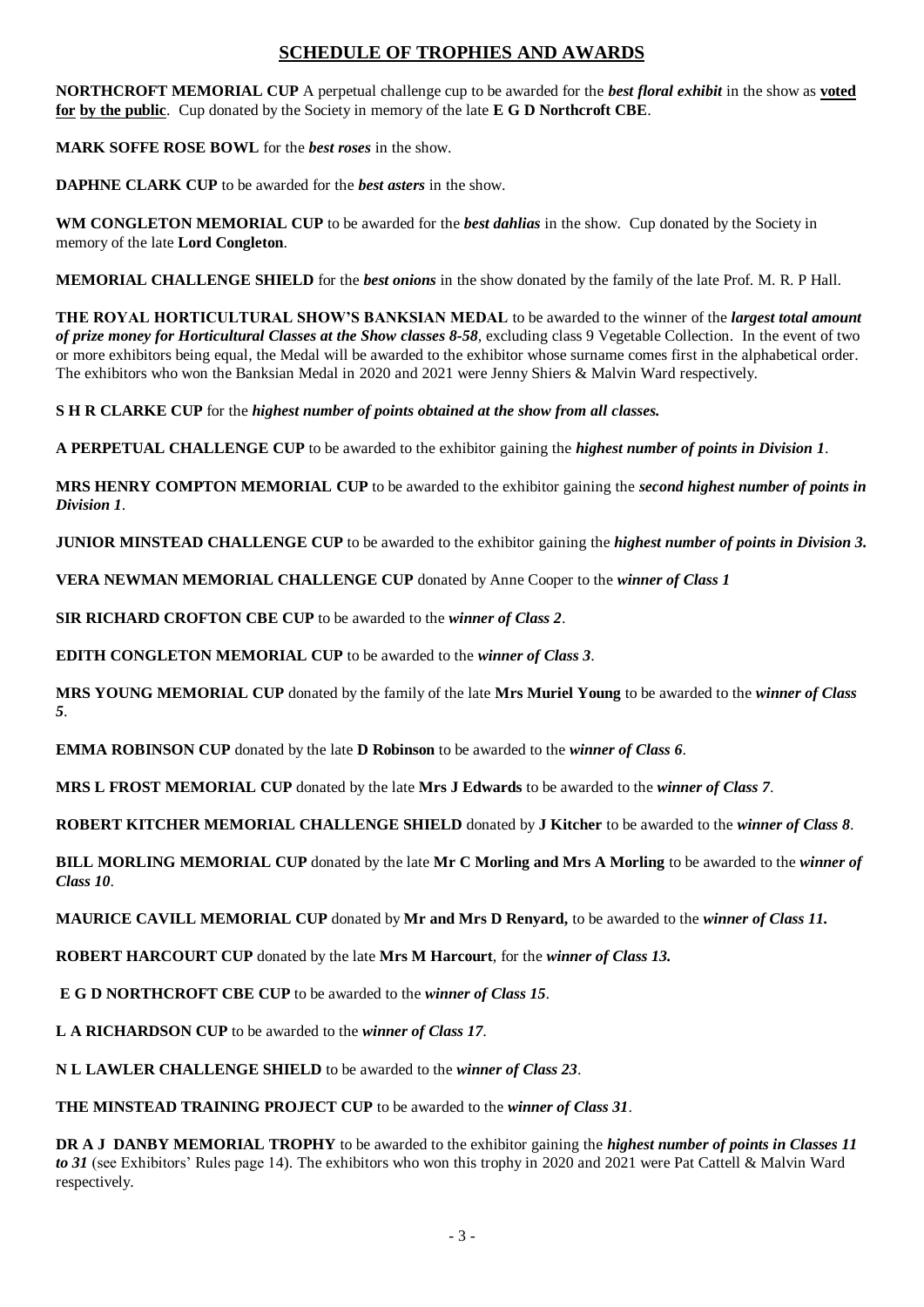## **SCHEDULE OF TROPHIES AND AWARDS (continued)**

**S OSMAN CUP** to be awarded to the *winner of Class 34*.

**CYRIL LOVELL PERPETUAL CHALLENGE SHIELD** donated by **S Mills** to be awarded to the *winner of Class 43.*

**CONGLETON CUP** donated by the late **Edith, Lady Congleton MBE, JP,** to be awarded to the exhibitor gaining the *highest number of points in Classes 32 to 51.*

**DR E H SEARS CUP** to be awarded to the exhibitor gaining the *second highest number of points in Classes 32 to 51.*

**SID OSMAN MEMORIAL CUP** to be awarded to the exhibitor gaining the *highest number of points in Classes 55 to 60*.

**DAVEY MEMORIAL CUP** to be awarded for the **best exhibit** of eggs from *Classes 62 to 65*.

**MRS W JEFFREYS CUP** to be awarded to the *winner of Class 66*.

**MRS M E NORTHCROFT CUP** to be awarded to the *winner of Class 67*.

**MRS S PAYNE CUPS** to be awarded to the winners of *Classes 69,7*0 & 72

**MISS E HORARE CUP** to be awarded to the *winner of Class 71*.

**THE MINSTEAD TRAINING PROJECT CUP** to be awarded to the *winner of Class 73*.

**MRS A COOPER CUPS** to be awarded to the *winners of Classes 75 and 76.*

**PURKISS CUP.** Donated by **Mr & Mrs S Cattell** in memory of the late **Mrs D Lewis** to be awarded to the *winner of Class 85*.

**D HICKMAN CUP** to be awarded to the *winner of Class 86*.

**MRS LINDA MOORE MEMORIAL TROPHY** to be awarded to the *highest points in classes 90 -94.*

**MRS M PARIS CUP** to be awarded to the exhibitor gaining the *highest number of points in Classes 95 -98.*

**MRS G YARDLEY MEMORIAL CUP** to be awarded to the *winner of Class 95*.

**MRS B TEAR MEMORIAL CUP** to be awarded for the best exhibit in *Classes 99 - 101.*

In all classes where points count for an award the ruling will be:  $1<sup>st</sup>$  prize will count as 3 points,  $2<sup>nd</sup>$  prize will count as 2 points and 3rd prize will count as 1 point.

> **NOTICE TO 2021 CUP WINNERS: Please return cups to the Entry Secretary by Sunday 31st July 2022. (Please note that all cups need to be returned cleaned!)**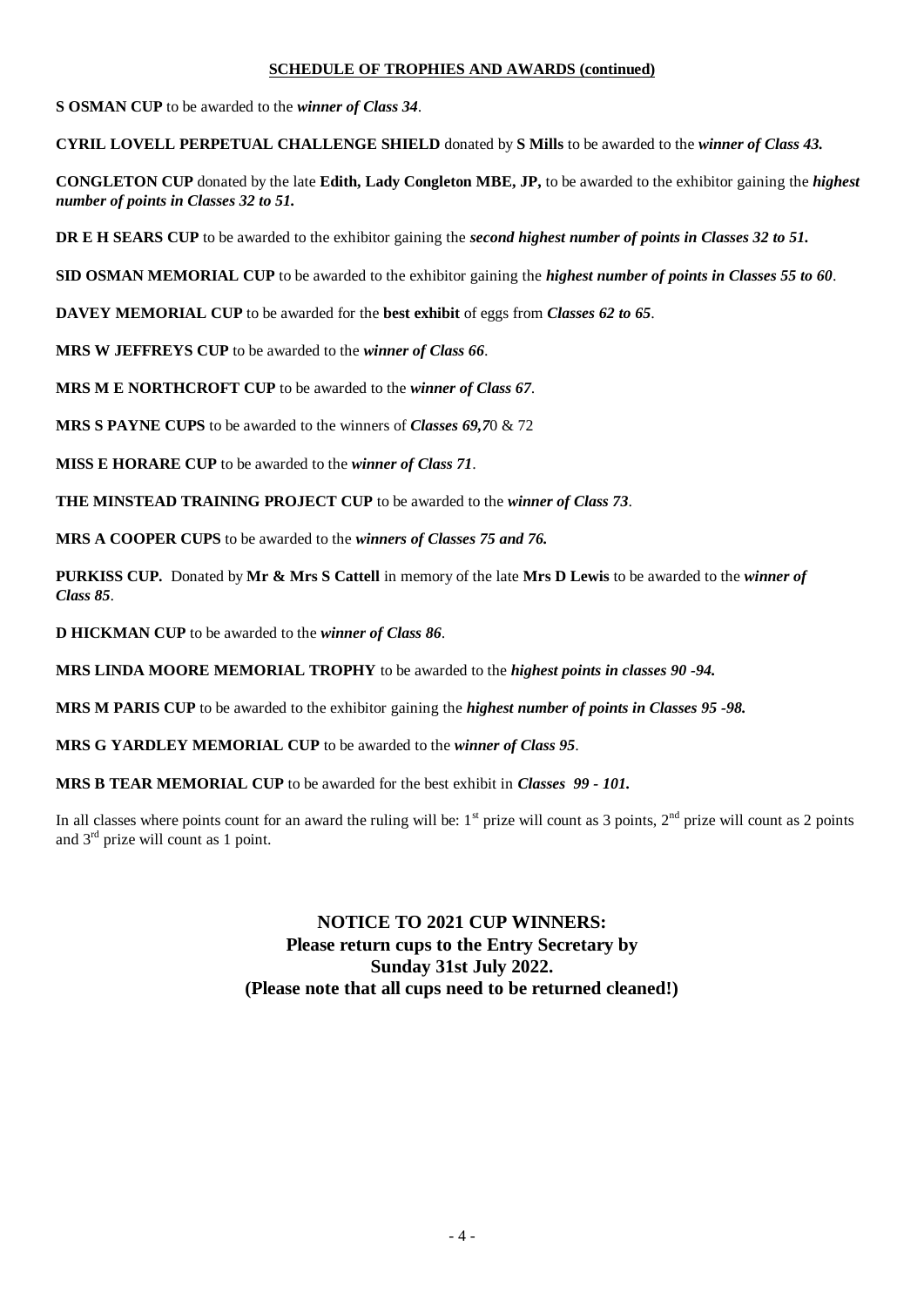#### **DIVISION 1 - OPEN TO ALL - (No entrance fee)**

|    |                                                                                       | 1 <sup>st</sup> | 2 <sub>nd</sub> | 3rd              |
|----|---------------------------------------------------------------------------------------|-----------------|-----------------|------------------|
|    | "CELEBRATIONS"                                                                        |                 |                 |                  |
| 1. | "A CELEBRATION OF FLOWERS FOR THE QUEEN'S                                             |                 |                 |                  |
|    | <b>PLATINUM JUBILEE"</b>                                                              |                 |                 |                  |
|    | Floral exhibit not to exceed 80cms x 80cms x 80cms                                    | £2.00           | £1.00           | .50 <sub>p</sub> |
|    | Vera Newman Memorial Challenge Cup donated by Anne Cooper                             |                 |                 |                  |
| 2. | "HAPPY BIRTHDAY FURZEY GARDENS"                                                       |                 |                 |                  |
|    | An exhibit of fruit, berries and/or vegetables, celebrating 100 years of              |                 |                 |                  |
|    | Furzey Gardens. Exhibit not to exceed 80cms x80cms x 80cms                            |                 |                 |                  |
|    | Cup donated by the late Sir Richard Crofton, CBE.                                     | £2.00           | £1.00           | .50 <sub>p</sub> |
| 3. | "EIGHT TRACKS, A BOOK AND A LUXURY"                                                   |                 |                 |                  |
|    | A floral exhibit celebrating the 80 <sup>th</sup> Anniversary of Desert Island Discs, |                 |                 |                  |
|    | Exhibit not to exceed 30cms x 30cms x30cms                                            |                 |                 |                  |
|    | Prizes donated by Furzey Gardens. Edith Congleton Cup presented by the                |                 |                 |                  |
|    | Society.                                                                              | £2.00           |                 | £1.00            |
|    | .50 <sub>p</sub>                                                                      |                 |                 |                  |
| 4. | "CELEBRATION CAKE TOPPER"                                                             |                 |                 |                  |
|    | A petite floral exhibit. Exhibit not to exceed 20cms x20cms x20cms                    |                 |                 |                  |
|    | Prizes donated by Mrs D E Soffe.                                                      | £2.00           | £1.00           | .50 <sub>p</sub> |
| 5. | " TEA FIT FOR THE QUEEN"                                                              |                 |                 |                  |
|    | CLASS FOR A GROUP OR INDIVIDUAL.                                                      |                 |                 |                  |
|    | A Three Tier Cake Stand comprising of the three following items below                 |                 |                 |                  |
|    | a) A floral exhibit on Top Tier                                                       |                 |                 |                  |
|    | b) 4 Mini Sponge Cakes $-2$ Flavours displayed on Middle Tier                         |                 |                 |                  |
|    | c) 6 Fruit Scones with a small Jar of Jam - displayed on bottom Tier                  |                 |                 |                  |
|    | Staged exhibit not to exceed 45cm x 45cm.                                             |                 |                 |                  |
|    | Cup donated by the late Mrs M Young                                                   | £2.00           | £1.00           | .50 <sub>p</sub> |
| 6. | "ANNIVERSARY FLOWER BASKET" - NOVICE CLASS                                            |                 |                 |                  |
|    | NOTE: Previous winners of this class are not eligible to exhibit again.               |                 |                 |                  |
|    | An exhibit filled with plant material no longer than 40cms or wider than 20cms.       |                 |                 |                  |
|    | Cup donated by the late Mr D Robinson in memory of his wife Emma.                     | £2.00           | £1.00           | .50 <sub>p</sub> |

#### **PLEASE NOTE THAT NO WILD PLANT MATERIALS TO BE USED FROM THE NATIONAL PARK IN ANY OF THE FLORAL DISPLAYS THE SOCIETY WOULD LIKE TO REDUCE OUR CARBON FOOTPRINT – SO WE WOULD LIKE TO PROMOTE THE USE**

## **OF ALTERNATIVES TO FLORAL FOAM BEING USED IN FLORAL DISPLAYS, MOVING TO A TOTAL BAN OF FLORAL FOAM BY 2023.**

| 7.  | A vase of no fewer than five different varieties of garden flowers grown by the   |        |                  |                  |
|-----|-----------------------------------------------------------------------------------|--------|------------------|------------------|
|     | exhibitor. This exhibit will be judged on the quality of the blooms.              |        |                  |                  |
|     | Frost Cup donated by the late Mrs J Edwards & prizes donated by the late          |        |                  |                  |
|     | Mrs V Newman                                                                      | £5.00  | £3.00            | £2.00            |
| 8.  | Collection of vegetables – four kinds (see rule7). Perpetual shield in memory     |        |                  |                  |
|     | of the late R Kitcher and prizes donated by J Kitcher.                            | £3.00  | £2.00            | £1.00            |
| 9.  | Vegetable Collection. A basket or trug of mixed vegetables,                       |        |                  |                  |
|     | (more than three distinct kinds).                                                 |        |                  |                  |
|     | Prizes donated by Mr Peter Bennett                                                | £15.00 | £10.00           | £5.00            |
| 10. | Collection of salad vegetables $-$ three kinds (distinct). See rule 8.            |        |                  |                  |
|     | Morling Cup and prizes donated by Mrs A Morling.                                  | £2.00  | £1.00 $p$        | .50 <sub>p</sub> |
| 11. | One specimen rose (if possible please name variety). Prizes donated by C R Payne. |        |                  |                  |
|     | Maurice Cavill memorial cup donated by Mr & Mrs D Renyard                         | £1.00  | .60 <sub>p</sub> | .40 <sub>p</sub> |
| 12. | Bowl of roses of any variety or varieties.                                        |        |                  |                  |
|     | Prizes donated in memory of the late Mrs M E Northcroft.                          | £1.00  | .60 <sub>p</sub> | .40p             |
|     |                                                                                   |        |                  |                  |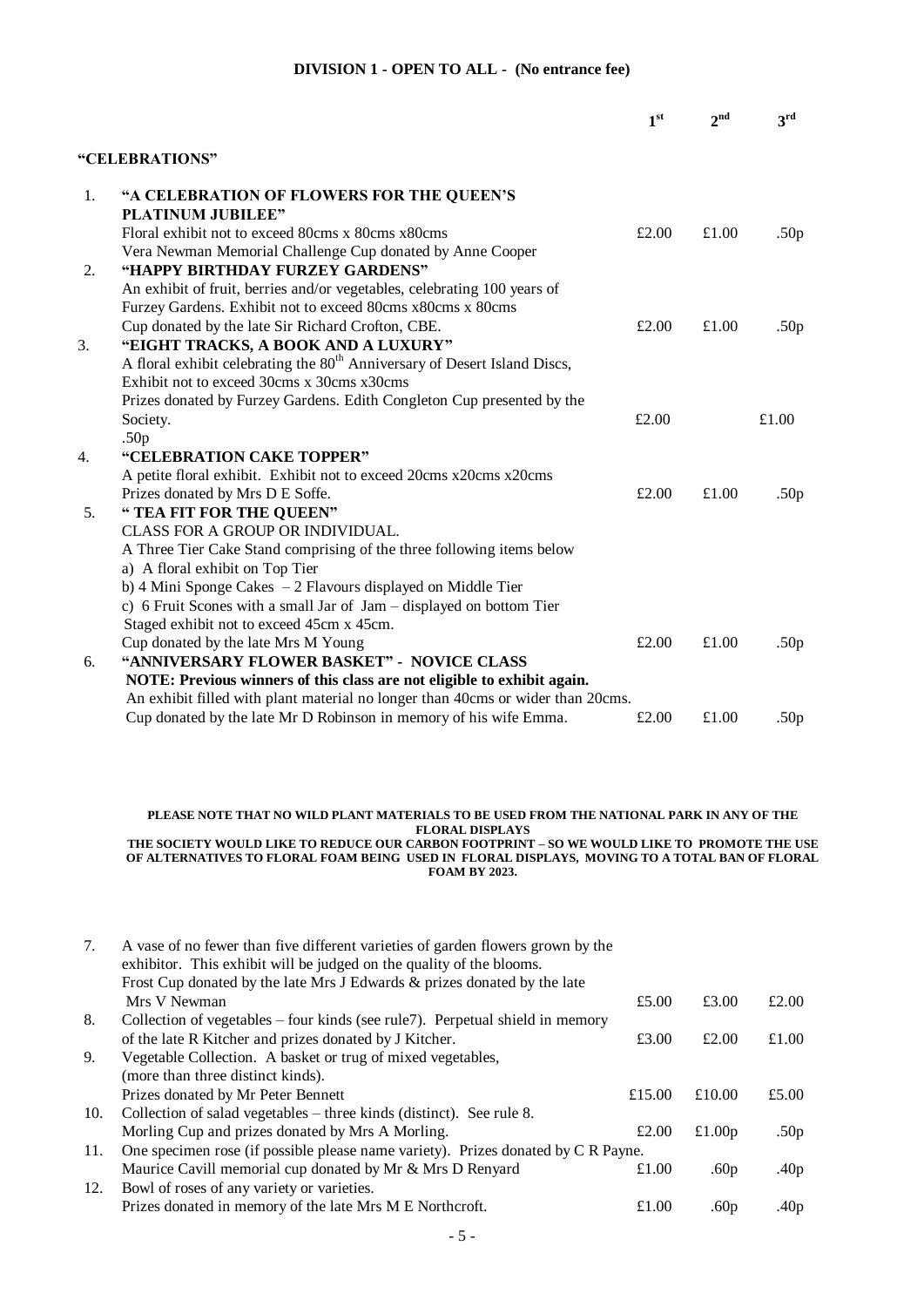| 13.<br>14. | Vase of floribunda roses. Cup donated by the late Mrs M Harcourt.<br>Single Rose - Judged for its scent                                           | $\pounds1.00$<br>£1.00 | .60 <sub>p</sub><br>.60 <sub>p</sub> | .40p<br>.40 <sub>p</sub> |
|------------|---------------------------------------------------------------------------------------------------------------------------------------------------|------------------------|--------------------------------------|--------------------------|
| 15.        | Vase of five hybrid tea roses (single bloom) any variety or varieties.<br>Prizes donated by the family of the late Prof M R P Hall.               |                        |                                      |                          |
|            | Cup donated by the late E G D Northcroft, CBE.                                                                                                    | £1.00                  | .60 <sub>p</sub>                     | .40 <sub>p</sub>         |
| 16.        | Three cactus or fimbriated dahlias                                                                                                                |                        |                                      |                          |
|            | Prizes donated by the family in memory of the late Jack Appleby                                                                                   | £1.00                  | .60 <sub>p</sub>                     | .40 <sub>p</sub>         |
| 17.        | Three decorative dahlias. Cup donated by the late L A Richardson.                                                                                 | £1.00                  | .60 <sub>p</sub>                     | .40 <sub>p</sub>         |
| 18.        | Vase of small flowered pompom dahlias. Five blooms of any variety or varieties.                                                                   |                        |                                      |                          |
|            | Blooms not to exceed 5cms (2") in diameter.                                                                                                       | £1.00                  | .60 <sub>p</sub>                     | .40 <sub>p</sub>         |
| 19.        | Vase of ball dahlias. Five blooms of any variety or varieties.                                                                                    |                        |                                      |                          |
|            | Blooms to be above 5cms (2"). Prizes donated by Furzey Gardens.                                                                                   | £1.00                  | .60 <sub>p</sub>                     | .40 <sub>p</sub>         |
| 20.        | Three dahlias.                                                                                                                                    | £1.00                  | .60 <sub>p</sub>                     | .40 <sub>p</sub>         |
| 21.        | Vase of three spray chrysanthemums of any variety or varieties.                                                                                   | £1.00                  | .60 <sub>p</sub>                     | .40 <sub>p</sub>         |
| 22.        | Vase of five African Marigolds. Prizes donated by Furzey Gardens.                                                                                 | £1.00                  | .60 <sub>p</sub>                     | .40 <sub>p</sub>         |
| 23.        | Seven stems of Sweet Pea. Shield donated by the late N L Lawler and                                                                               |                        |                                      |                          |
|            | prizes donated by L Lawler.                                                                                                                       | £1.00                  | .60 <sub>p</sub>                     | .40 <sub>p</sub>         |
| 24.        | Vase of asters (five blooms) annual, single.                                                                                                      |                        |                                      |                          |
|            | Prizes donated by Furzey Gardens.                                                                                                                 | £1.00                  | .60 <sub>p</sub>                     | .40 <sub>p</sub>         |
| 25.        | Vase of asters (five blooms) annual, double.                                                                                                      |                        |                                      |                          |
|            | Prizes donated by Furzey Gardens.                                                                                                                 | £1.00                  | .60 <sub>p</sub>                     | .40 <sub>p</sub>         |
| 26.        | Three gladioli spikes, any variety or varieties.                                                                                                  |                        |                                      |                          |
|            | Prizes donated by the family in memory of the late Jack Appleby                                                                                   | £1.00                  | .60 <sub>p</sub>                     | .40 <sub>p</sub>         |
| 27.        | A Vase of Hydrangeas (three heads), any variety or varieties.                                                                                     | £1.00                  | .60 <sub>p</sub>                     | .40 <sub>p</sub>         |
| 28.        | One specimen pot plant in flower (excluding orchids.)                                                                                             |                        |                                      |                          |
|            | Prizes donated by P Moore.                                                                                                                        | £1.00                  | .60 <sub>p</sub>                     | .40p                     |
| 29.        | One specimen pot plant – foliage only. Prizes presented by P Moore.                                                                               | £1.00                  | .60 <sub>p</sub>                     | .40p                     |
| 30.        | One specimen orchid in a pot, any variety. Prizes donated by P Moore.                                                                             | £1.00                  | .60 <sub>p</sub>                     | .40 <sub>p</sub>         |
|            | (MAX SIZE POT FOR CLASSES 28-30, 26CM (10") DIAMETER                                                                                              |                        |                                      |                          |
| 31.        | Pot of mixed herbs – max size pot 38cms $(15")$                                                                                                   |                        |                                      |                          |
|            |                                                                                                                                                   |                        |                                      |                          |
|            | Cup donated by Minstead Training Project.                                                                                                         | £1.00                  | .60 <sub>p</sub>                     | .40 <sub>p</sub>         |
|            | Dr A J Danby Memorial Award to the exhibitor gaining the highest points in classes 11 to 31.                                                      |                        |                                      |                          |
|            |                                                                                                                                                   |                        |                                      |                          |
| 32.        | One specimen onion.                                                                                                                               | £1.00                  | .60 <sub>p</sub>                     | .40 <sub>p</sub>         |
| 33.        | One specimen cabbage.                                                                                                                             | £1.00                  | .60 <sub>p</sub>                     | .40 <sub>p</sub>         |
| 34.        | One specimen vegetable for which there is <b>NOT</b> a special class.<br>Prizes donated by Mrs J Mitchell. Cup donated by the late S Osman.       | £1.00                  | .60 <sub>p</sub>                     | .40 <sub>p</sub>         |
| 35.        | Six French beans.                                                                                                                                 |                        |                                      |                          |
|            | Prizes donated by the family in memory of the late Jack Appleby                                                                                   | £1.00                  | .60 <sub>p</sub>                     | .40 <sub>p</sub>         |
| 36.        | Six runner beans                                                                                                                                  |                        |                                      |                          |
|            | Prizes donated by the family in memory of the late Jack Appleby.                                                                                  | £1.00                  | .60 <sub>p</sub>                     | .40 <sub>p</sub>         |
| 37.        | Three beetroot (round)                                                                                                                            | $\pounds1.00$          | .60 <sub>p</sub>                     | .40 <sub>p</sub>         |
| 38.        | Three carrots.                                                                                                                                    | $\pounds1.00$          | .60 <sub>p</sub>                     | .40 <sub>p</sub>         |
| 39.        | Pair of courgettes.                                                                                                                               | £1.00                  | .60 <sub>p</sub>                     | .40 <sub>p</sub>         |
| 40.        | Pair of cucumbers.                                                                                                                                | £1.00                  | .60 <sub>p</sub>                     | .40 <sub>p</sub>         |
| 41.        | Five onions grown from sets. Prize donated by Family of F Broomfield.                                                                             | £1.00                  | .60 <sub>p</sub>                     | .40 <sub>p</sub>         |
| 42.        | Three onions grown from seed.                                                                                                                     | £1.00                  | .60 <sub>p</sub>                     | .40 <sub>p</sub>         |
| 43.        | Nine shallots. Perpetual Shield presented by                                                                                                      |                        |                                      |                          |
|            | S Mills in memory of the late Mr C Lovell.                                                                                                        | £1.00                  | .60 <sub>p</sub>                     | .40 <sub>p</sub>         |
| 44.        | Nine pickling shallots. Prizes donated by K Osman.                                                                                                | £1.00                  | .60 <sub>p</sub>                     | .40 <sub>p</sub>         |
| 45.        | Largest marrow.                                                                                                                                   | $\pounds1.00$          | .60 <sub>p</sub>                     | .40 <sub>p</sub>         |
| 46.        | Pair of table marrows.                                                                                                                            | £1.00                  | .60 <sub>p</sub>                     | .40 <sub>p</sub>         |
| 47.        | Five potatoes (white).                                                                                                                            | £1.00                  | .60 <sub>p</sub>                     | .40 <sub>p</sub>         |
| 48.        | Five Potatoes (coloured).                                                                                                                         | £1.00                  | .60 <sub>p</sub>                     | .40 <sub>p</sub>         |
| 49.        | Five tomatoes.                                                                                                                                    | £1.00                  | .60 <sub>p</sub>                     | .40 <sub>p</sub>         |
| 50.        | Ten small fruited tomatoes.                                                                                                                       | £1.00                  | .60 <sub>p</sub>                     | .40 <sub>p</sub>         |
| 51.        | Two turnips, swedes or parsnips.                                                                                                                  |                        |                                      |                          |
|            | Prizes donated by the family in memory of the late Jack Appleby                                                                                   | £1.00                  | .60 <sub>p</sub>                     | .40 <sub>p</sub>         |
| 52.        | Novelty class - The "Weirdest" looking vegetable. Any vegetable when grown<br>in its natural state and is a peculiar shape. No additions allowed. | £1.00                  | .60 <sub>p</sub>                     | .40 <sub>p</sub>         |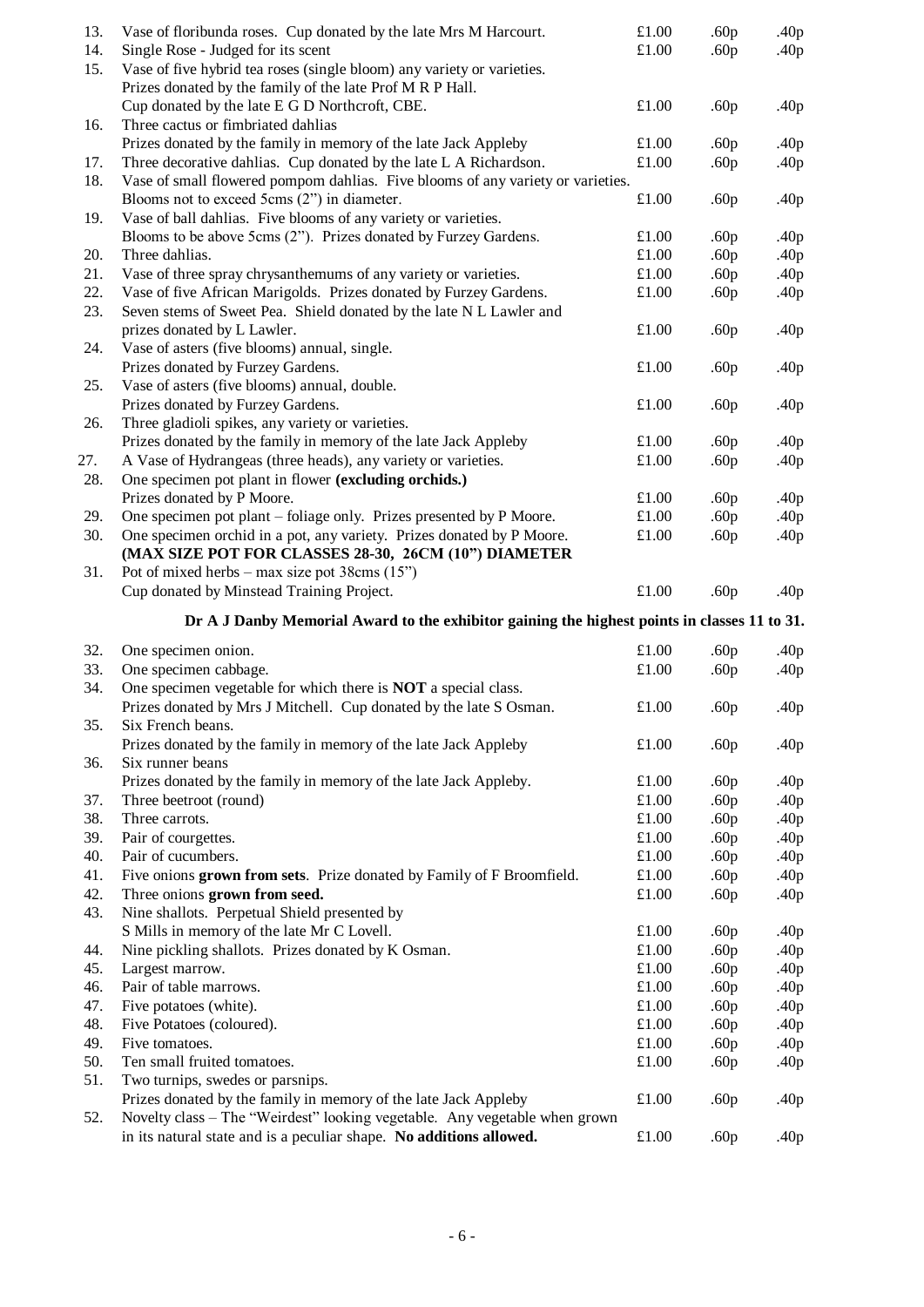| 53. | <b>FOR INDIVIDUALS OR GROUPS</b>                                                 |       |                  |                  |  |  |
|-----|----------------------------------------------------------------------------------|-------|------------------|------------------|--|--|
|     | Scarecrow – Any subject, any style!!                                             |       |                  |                  |  |  |
|     | To be made from any material. No restriction on size, though the scarecrow needs |       |                  |                  |  |  |
|     | to be self-supporting. $\cdot$                                                   |       |                  |                  |  |  |
|     | PLEASE COMPLETE THE SCARECROW TRAIL ENTRY FORM                                   | £3.00 | £2.00p           | £1.00 $p$        |  |  |
|     |                                                                                  |       |                  |                  |  |  |
| 54. | 2021 exhibitors with 3 or more entries. Best Single Gladioli                     |       |                  |                  |  |  |
|     | Supplied by the Society. Max pot size 16cms.                                     | £3.00 | £2.00p           | £1.00 $p$        |  |  |
| 55. | Four pears.                                                                      | £1.00 | .60p             | .40p             |  |  |
| 56. | Four dessert apples.                                                             | £1.00 | .60p             | .40 $p$          |  |  |
| 57. | Four cooking apples.                                                             | £1.00 | .60p             | .40p             |  |  |
| 58. | Four plums.                                                                      | £1.00 | .60 <sub>p</sub> | .40 $p$          |  |  |
| 59. | A dish of raspberries.                                                           |       |                  |                  |  |  |
|     | A display of 10 fruits in a dish with stalks intact.                             | £1.00 | .60 $p$          | .40p             |  |  |
| 60. | An exhibit of not fewer than three fruits of one variety, excluding any          |       |                  |                  |  |  |
|     | falling within classes 55 to 59 above.                                           | £1.00 | .60 $p$          | .40 <sub>p</sub> |  |  |
| 61. | Home grown Vegetable or Fruit Disaster                                           |       |                  |                  |  |  |
|     | Any exhibit that went horribly wrong                                             | £1.00 | .60p             | .40 $p$          |  |  |

**S Osman Memorial Cup for the highest number of points in classes 55 to 60. Prize money donated by the family of the late S Osman.**

## **DIVISION 2 - (No entrance fee)**

Note: Eggs must have been laid by **Chicken** owned by the exhibitor. Plates will be available on which to display exhibits.

| 62. Best three white or light or pale cream new laid eggs.                          | £1.00 | .60 <sub>p</sub> | .40 <sub>p</sub> |
|-------------------------------------------------------------------------------------|-------|------------------|------------------|
| 63. Best three light brown new laid eggs.                                           | £1.00 | .60p             | .40 <sub>p</sub> |
| 64. Best three dark brown new laid eggs.                                            | £1.00 | .60 p            | .40 <sub>p</sub> |
| 65. Best three new laid eggs of a colour not already specified in classes 62 to 64. | £1.00 | .60p             | .40p             |

**Davey Memorial Cup for the best eggs – Classes 62 to 65.**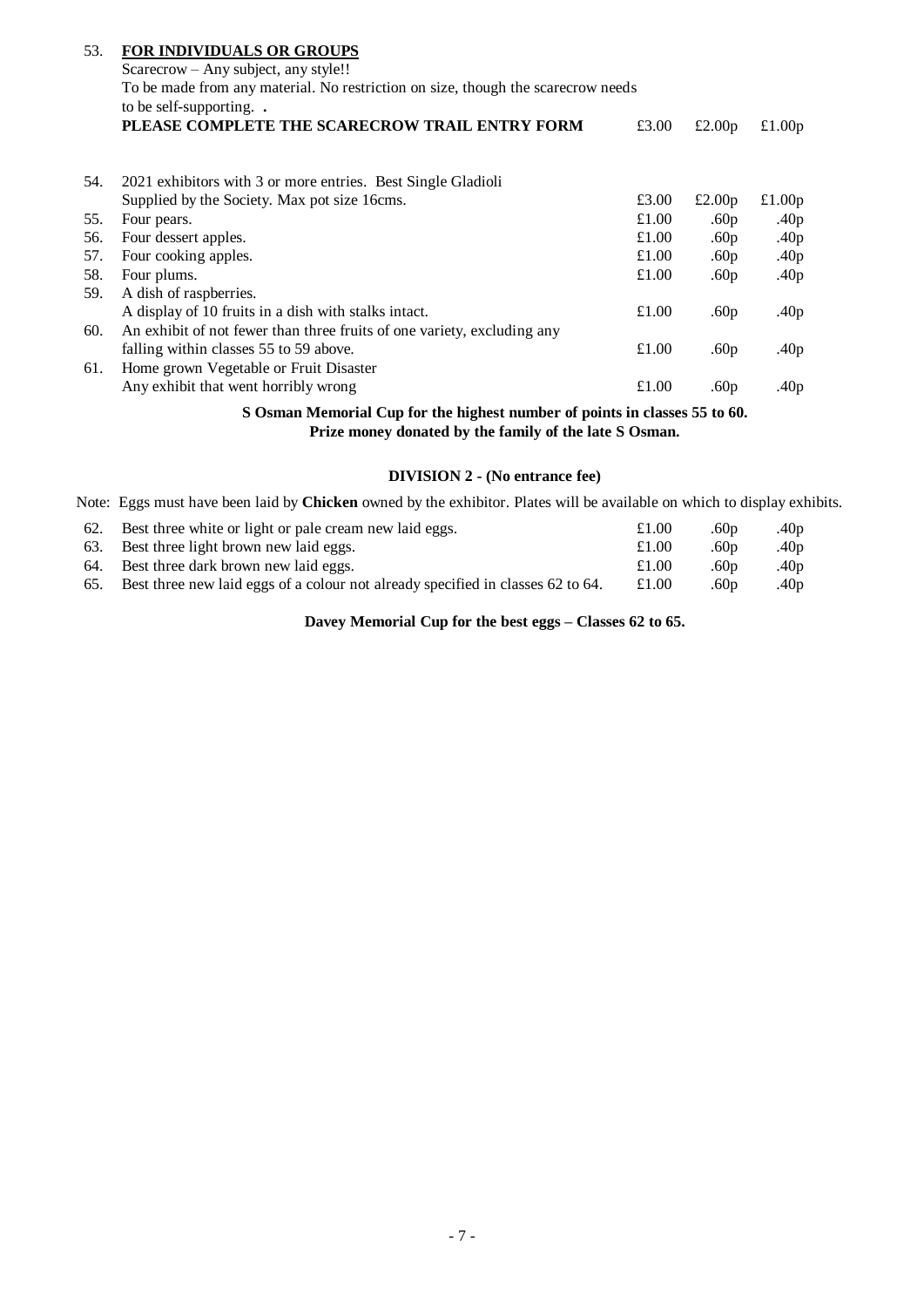#### **DIVISION 3 – OPEN CLASS FOR YOUNG PEOPLE. (No entrance fee.)** PLEASE ENSURE THAT YOUR **AGE ON THE DAY OF THE SHOW** IS SHOWN ON THE ENTRY FORM

Prizes of £3.00, £2.00 and £1 for 1<sup>st</sup>, 2<sup>nd</sup> and 3<sup>rd</sup> highest points gained in Division 3 presented by B L Olorenshaw.

|           | <b>CLASSES THEMED AROUND JUBILEE/ANIMALS/VEHICLES</b>                                           |                 |                  |                  |
|-----------|-------------------------------------------------------------------------------------------------|-----------------|------------------|------------------|
| Class No. |                                                                                                 | 1 <sup>st</sup> | 2 <sup>nd</sup>  | 3 <sup>rd</sup>  |
| 66.       | Open to all children under 15 years old.                                                        |                 |                  |                  |
|           | A Flower posy for the Queen                                                                     |                 |                  |                  |
|           | Prizes donated by the family of the late Prof M R P Hall.                                       |                 |                  |                  |
|           | Cup donated by the late Mrs W Jeffreys.                                                         | £1.00           | .60 <sub>p</sub> | .40p             |
| 67.       | A decorated eggshell with a cress hairstyle - Jubilee Theme                                     |                 |                  |                  |
|           | Open to all children under 15 years old.                                                        | £1.00           | .60 <sub>p</sub> | .40 <sub>p</sub> |
|           | Cup donated by the late Mrs M E Northcroft                                                      |                 |                  |                  |
| 68.       | Giant Sunflower Heads. Must be grown from seeds supplied by the Society.                        |                 |                  |                  |
|           | The cut head of the Giant Sunflower only to be exhibited on a paper plate.                      |                 |                  |                  |
|           | Open to children of 15 years and under.                                                         | £1.00           | .60 <sub>p</sub> | .40 <sub>p</sub> |
| 69.       | 5 – 8 years. "Vegetable / Fruit carved Vehicles". An exhibit made from                          |                 |                  |                  |
|           | Vegetables and/or fruit only, not exceeding 50cms.                                              |                 |                  |                  |
|           | Prizes donated by I Coffin. Cup donated by Mrs S Payne.                                         | £1.00           | .60 <sub>p</sub> | .40 <sub>p</sub> |
| 70.       | 9-15 years. "Vegetable / Fruit carved Vehicles". An exhibit made from                           |                 |                  |                  |
|           | vegetables and/or fruit only, not exceeding 50cms.                                              |                 |                  |                  |
|           | Prizes donated by D M Soffe. Cup donated by Mrs S Payne.                                        | £1.00           | .60 <sub>p</sub> | .40 <sub>p</sub> |
| 71.       | $5 - 8$ years. Pine Cones Animal Art                                                            |                 |                  |                  |
|           | Prizes donated by D M Soffe. Cup donated by Miss E Hoare.                                       | £1.00           |                  | .40 <sub>p</sub> |
| 72.       |                                                                                                 |                 | .60p             |                  |
|           | $9 - 15$ years Pine Cone Animal Art.<br>Prizes donated by D M Soffe. Cup donated by Mrs S Payne | £1.00           |                  |                  |
|           |                                                                                                 |                 | .60 <sub>p</sub> | .40 <sub>p</sub> |
| 73.       | Under 15 years. The heaviest potato crop GROWN IN A BUCKET                                      |                 |                  |                  |
|           | (max size 14ltrs/3 gallons) NO GROW BAGS. From tubers provided by the                           |                 |                  |                  |
|           | Society. Please bring the growing potato in the bucket to the Show before                       |                 |                  |                  |
|           | 10.30a.m. The bucket will be emptied and the crop weighed by a steward.                         |                 |                  |                  |
|           | Remember to collect your bucket later!                                                          |                 |                  |                  |
|           | Prizes donated by the family of the late J A Penny.                                             |                 |                  |                  |
|           | Cup donated by the Minstead Training Project.                                                   | £1.00           | .60 <sub>p</sub> | .40 <sub>p</sub> |
| 74.       | Heaviest Beetroot, grown in a pot by the exhibitor from seed provided                           |                 |                  |                  |
|           | by the Society. Bring Beetroot in the pot, which stewards will then remove and                  |                 |                  |                  |
|           | weigh. Judging commences at 10.30a.m.                                                           | $\pounds1.00$   | .60 <sub>p</sub> | .40 <sub>p</sub> |
| 75.       | 5 – 8 years. Bugingham Palace. Make a bug hotel fit for a Queen                                 |                 |                  |                  |
|           | Exhibit not to exceed 30cm x30cm x30cm                                                          |                 |                  |                  |
|           | Prizes donated by the family of the late Prof M R P Hall.                                       |                 |                  |                  |
|           | Cup donated by Mrs A Cooper.                                                                    | £1.00           | .60 <sub>p</sub> | .40 <sub>p</sub> |
| 76.       | 9-15 years. Bugingham Palace. Make a bug hotel fit for a Queen                                  |                 |                  |                  |
|           | Exhibit not to exceed 30cm x30cm x30cm                                                          |                 |                  |                  |
|           | Prizes donated by J Broomfield. Cup donated by Mrs A Cooper.                                    | £1.00           | .60 <sub>p</sub> | .40 <sub>p</sub> |
| 77.       | Under 5 years. Make and decorate a Crown for the Queen                                          |                 |                  |                  |
|           | Max size 30cms x 40cms. Prizes donated by P Moore.                                              | £1.00           | .60 <sub>p</sub> | .40 <sub>p</sub> |
| 78.       | 5 - 8 years. Design a poster for the 2023 Flower Show.                                          |                 |                  |                  |
|           | Poster template to be used is at the back of schedule                                           |                 |                  |                  |
|           | Max size 30cms x 40cms. Prizes donated by P Moore.                                              | £5.00           | .60 <sub>p</sub> | .40 <sub>p</sub> |
| 79.       | 9 - 15 years. Design a poster for the 2023 Flower Show.                                         |                 |                  |                  |
|           | Poster template to be used is at the back of schedule.                                          |                 |                  |                  |
|           | Max size 30cms x 40cms. Prizes donated by P Moore.                                              | £5.00           | .60 <sub>p</sub> | .40 <sub>p</sub> |
| 80.       | Under 7 years. Handwriting.                                                                     |                 |                  |                  |
|           | Glow Worm Poem on page 9. To be copied in ballpoint or pencil on plain paper.                   |                 |                  |                  |
|           | Max size 21cms x 30cms. Script or joined up writing, illustrated if possible.                   |                 |                  |                  |
|           | Prizes donated by Miss C Danby.                                                                 | £1.00           | .60 <sub>p</sub> | .40 <sub>p</sub> |
| 81.       | 7 - 11 years. Handwriting. Write your own limerick about the Queen                              |                 |                  |                  |
|           | To be copied in ballpoint or pencil on plain paper.                                             |                 |                  |                  |
|           | Max size 21cms x 30cms. Script or joined up writing, page to be illustrated.                    |                 |                  |                  |
|           | Prizes donated by Miss C Danby.                                                                 | £1.00           | .60 <sub>p</sub> | .40 <sub>p</sub> |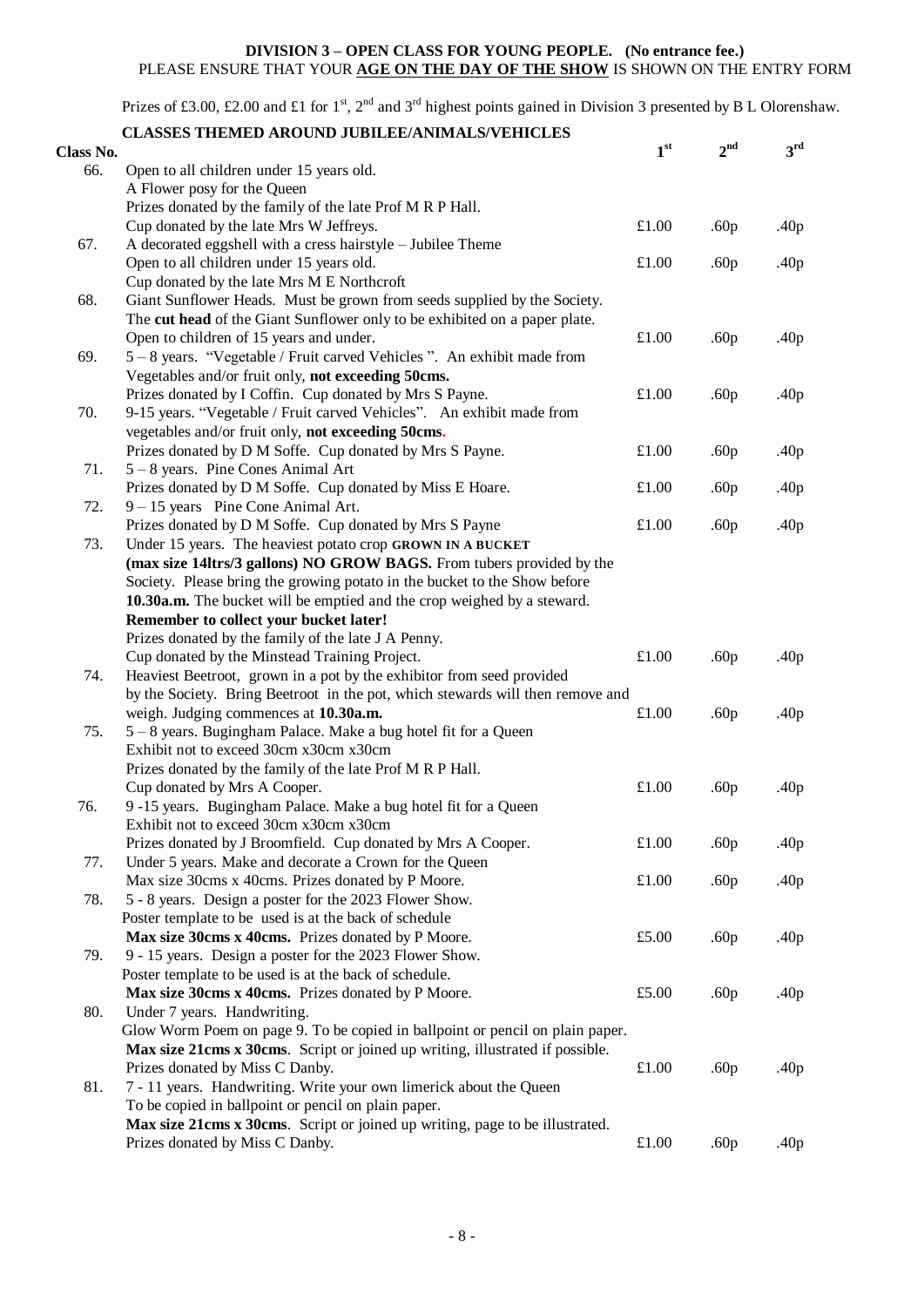| 82. | 12 - 15 years. Handwriting. Write your own limerick about the Queen<br>To be copied in ballpoint or pencil on plain paper. |       |                  |                  |
|-----|----------------------------------------------------------------------------------------------------------------------------|-------|------------------|------------------|
|     | Max size 21cms x 30cms. Script or joined up writing, page to be illustrated.                                               |       |                  |                  |
|     | Prizes donated by Miss C Danby.                                                                                            | £1.00 | .60 <sub>p</sub> | .40 <sub>p</sub> |
| 83. | 5 – 8 years. "Royal Crown Shortbread Biscuits" – 5 decorated biscuits need                                                 |       |                  |                  |
|     |                                                                                                                            | £1.00 |                  |                  |
|     | to be exhibited. Prizes donated by the family of the late Prof M R P Hall.                                                 |       | .60 <sub>p</sub> | .40 <sub>p</sub> |
| 84. | 9-15 years. "Royal Crown Shortbread Biscuits" - 5 decorated biscuits need                                                  |       |                  |                  |
|     | To be exhibited. Prizes donated by The Family of the late J A Penny.                                                       | £1.00 | .60 <sub>p</sub> | .40 $p$          |
| 85. | $5 - 8$ years. Any handmade article.                                                                                       |       |                  |                  |
|     | Purkiss Cup in memory of the late Mrs D Lewis and prizes donated                                                           |       |                  |                  |
|     | by S Cattell & Mrs P Cattell.                                                                                              | £1.00 | .60 <sub>p</sub> | .40 <sub>p</sub> |
| 86. | 9 -15 years. Any handmade article.                                                                                         |       |                  |                  |
|     | Prizes donated by family of the late J A Penny. Cup donated by D Hickman.                                                  | £1.00 | .60 <sub>p</sub> | .40 <sub>p</sub> |
| 87. | $9 - 12$ years. "Take A Photograph of a family pet" and                                                                    |       |                  |                  |
|     | then re-create the photo into a picture – This can be drawn, painted or made                                               |       |                  |                  |
|     | into a collage. You need to email your high-resolution JPEG photo                                                          |       |                  |                  |
|     | to the Hon. Secretary and then you place your re-created picture next to your                                              |       |                  |                  |
|     | photo on show day. Prizes donated by Steve Cattell                                                                         | £1.00 | .60 <sub>p</sub> | .40 <sub>p</sub> |
| 88. | $13 - 15$ years. "Take A Photograph of a family pet" and                                                                   |       |                  |                  |
|     | then re-create the photo into a picture - This can be drawn, painted or made                                               |       |                  |                  |
|     | into a collage. You need to email your high-resolution JPEG photo                                                          |       |                  |                  |
|     | to the Hon. Secretary and then you place your re-created picture next to your                                              |       |                  |                  |
|     | photo on show day. Prizes donated by Steve Cattell                                                                         | £1.00 | .60p             | .40 <sub>p</sub> |
| 89. | "Concourse D'elegance" - Wacky Racers                                                                                      |       |                  |                  |
|     | Using recycled materials make wacky racer. Exhibit not to exceed                                                           |       |                  |                  |
|     | 20cm x 30cm. Open to all young people under the age of 15 years.                                                           |       |                  |                  |
|     |                                                                                                                            |       |                  |                  |
|     |                                                                                                                            | £3.00 | £2.00            | £1.00            |
|     |                                                                                                                            |       |                  |                  |

**Note:** Could all parents ensure that **max sizes** are not exceeded and that the **exhibitor's age** is shown on the entry form.

## **HANDWRITING POEMS FOR UNDER 7'S**

**Class 80**

## **Glow Worm**

I wish I were a glow worm, A glow worm's never glum, 'Cause how can you be grumpy When the sun shines out your bum!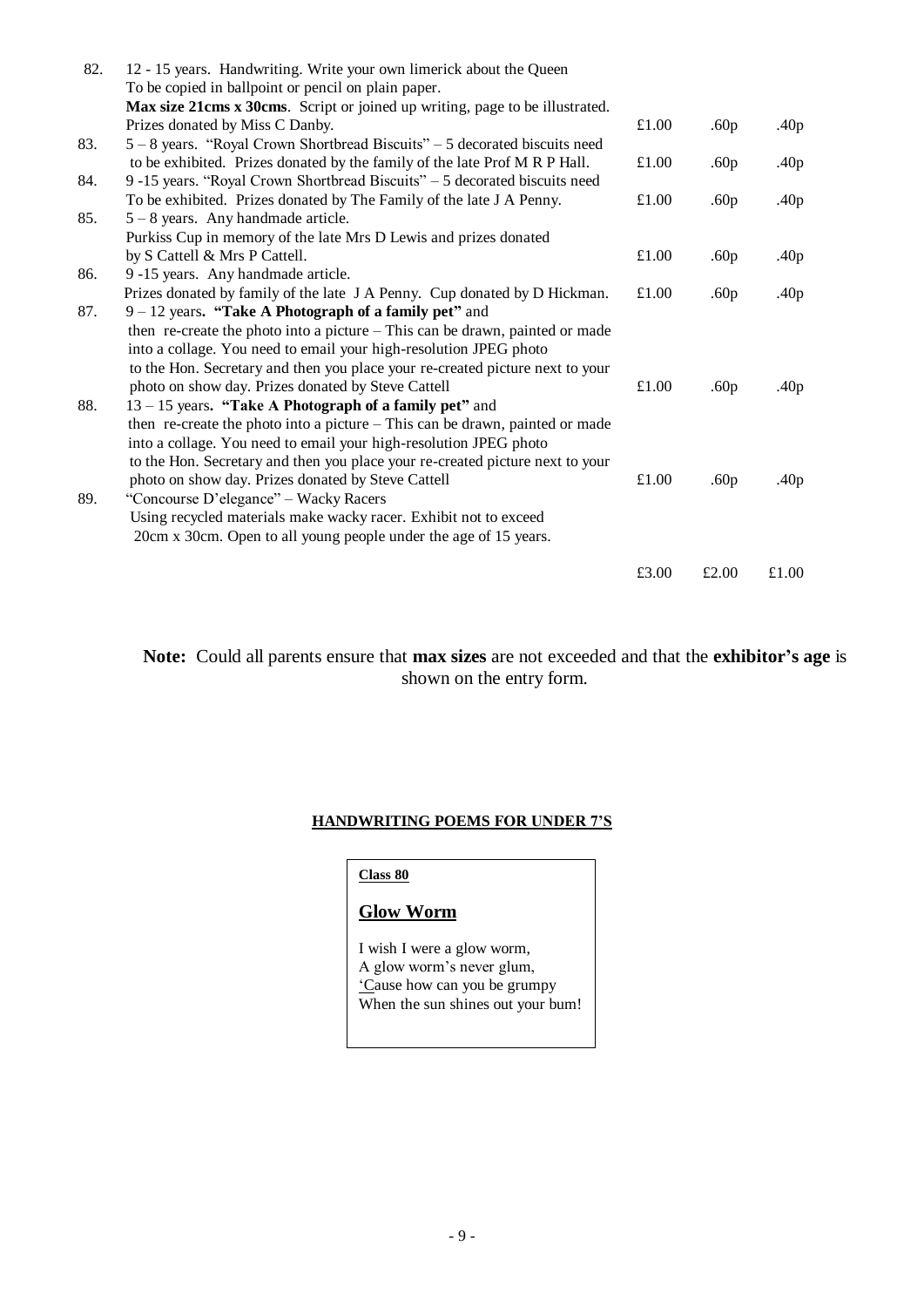## **DIVISION 4 – HOME CRAFTS**

(No Entrance fee)

| Class No. |                                                                                  | 1 <sup>st</sup> | 2 <sup>nd</sup>  | 3 <sup>rd</sup>  |
|-----------|----------------------------------------------------------------------------------|-----------------|------------------|------------------|
| 90.       | Jar of lemon curd.                                                               | £1.00           | .60 <sub>p</sub> | .40 $p$          |
| 91.       | A pair of home-made jam of any two varieties.                                    | £1.00           | .60 <sub>p</sub> | .40 $p$          |
| 92.       | Jar of jelly, any variety.                                                       | £1.00           | .60 <sub>p</sub> | .40 $p$          |
| 93.       | Jar of marmalade.                                                                | £1.00           | .60 <sub>p</sub> | .40 <sub>p</sub> |
| 94.       | Jar of chutney $-$ any variety.                                                  | £1.00           | .60 <sub>p</sub> | .40 $p$          |
| 95.       | Banana Loaf Cake – 2lb Loaf Tin, to be exhibited whole and made from             |                 |                  |                  |
|           | Recipe in schedule                                                               |                 |                  |                  |
|           | Prizes donated by P Moore. Cup donated by the late Mrs G Yardley.                | £1.00           | .60 <sub>p</sub> | .40p             |
| 96.       | Ginger Shortbread - All 8 triangle segments to be exhibited and made             |                 |                  |                  |
|           | from the recipe in schedule. Prizes donated by Mrs J Mitchell.                   | £1.00           | .60 <sub>p</sub> | .40 <sub>p</sub> |
| 97.       | Cheese, Chive and Ham Tear & Share Bread - Made from recipe in the               |                 |                  |                  |
|           | Schedule. To be exhibited whole – Prizes donated by P Moore.                     | £1.00           | .60 <sub>p</sub> | .40 <sub>p</sub> |
| 98.       | Quiche Lorraine Tartlets – Use own recipe to make 4 inch 10cm individual         |                 |                  |                  |
|           | fluted tartlets. 4 x tartlets to be exhibited. Prizes donated by Mrs J Mitchell. | £1.00           | .60 <sub>p</sub> | .40p             |

## **Note: For classes 90 - 94 any top/cover is acceptable.**

Linda Moore Memorial Trophy to be awarded to the exhibitor gaining the highest number of points in classes 90- 94. Paris Cup to be awarded to the exhibitor gaining the highest number of points in classes 95 – 98.

| 99.  | A handmade article in Wool or Fabrics. Works will be judged for technique and |       |                  |         |
|------|-------------------------------------------------------------------------------|-------|------------------|---------|
|      | finish. Prizes donated by Mrs J Mitchell.                                     | £1.00 | .60 $p$          | .40 $p$ |
| 100. | A handmade article in Wood. Works will be judged for technique and            |       |                  |         |
|      | finish. Prizes donated by The Society                                         | £1.00 | .60 <sub>p</sub> | .40 $p$ |
| 101. | A handmade article in Other Materials. Works will be judged for technique and |       |                  |         |
|      | finish. Prizes donated by The Society.                                        | £1.00 | .60 <sub>p</sub> | .40 $p$ |

## **Cup donated by the grandchildren of the late Mrs B Tear and is awarded to the best handmade article in classes 99 – 101**

| 102. | Photography Class – "A Photograph of your favourite Coastal View" |       |                  |                  |
|------|-------------------------------------------------------------------|-------|------------------|------------------|
|      | 1 x Photograph - Email your high-resolution JPEG photo            | £1.00 | .60 $p$          | .40 <sub>p</sub> |
|      | to the Hon. Secretary.                                            |       |                  |                  |
| 103. | Spiced Rum                                                        | £1.00 | .60 <sub>D</sub> | .40p             |
|      | Exhibit in 1 x 250ml glass bottles, made to own recipe            |       |                  |                  |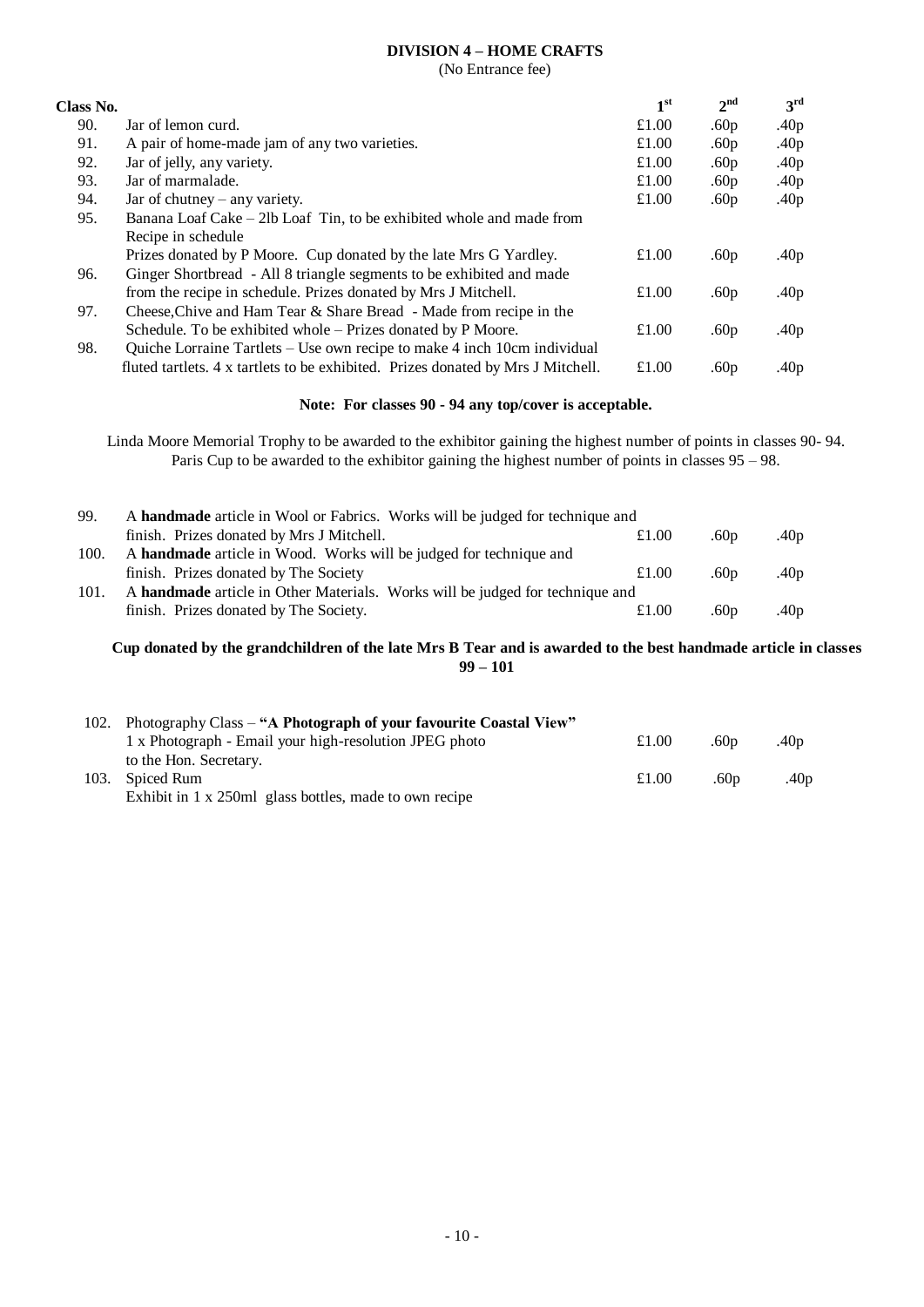## **Recipes**

## **Banana Bread**

140g Butter, softened, 140g Caster Sugar 2 Large Eggs, Beaten 140g Self-Raising Flour 1Tsp Baking Powder 2 Very Ripe Bananas, mashed 50g Icing Sugar Handful Dried Banana Chips, for Decoration

## **Method**

Heat the oven to 180℃/160℃fan/Gas4. Butter a 2lb loaf tin and line the base and sides with baking parchment. Cream the butter and sugar until light and fluffy, then slowly add 2 beaten eggs with a little of the flour. Fold in the remaining flour, baking powder and the mashed bananas. Pour the mixture into the prepared tin and bake for about 40-50 mins, or until cooked through.

Cool in tin for 10 minutes, then remove to a wire rack.

Mix 50g icing sugar with 2-3tsp water to make a runny icing. Drizzle the icing across the top of the Banana Bread and decorate with a handful of banana chips.

## **Ginger Shortbread**

240g Chilled Unsalted Butter, chopped plus extra for greasing 100g Caster Sugar 400g Plain Flour 4 Pieces Crystallised Stem Ginger 100g Dark Chocolate

## **Method**

In a large bowl rub together the butter, sugar and flour until resembles fine breadcrumbs. Dice the Crystallised Ginger, and add all but 1 Tbsp of the ginger to the breadcrumb mixture and knead until solid. Grease and line a cake tin then press the dough into the tin smoothing out with a spoon. Using a fork make a pattern around the edge of the shortbread, then prick the middle section to make a dotty pattern. Take a sharp knife and make incisions to divide into eight pieces. Chill for 30 minutes.

Preheat the oven to 170°C/150°CFan/Gas3.5. Bake for 25-30 minutes, until golden, then allow to cool. Once cool lay out a sheet of baking paper, then remove the shortbread from the tin and place on paper. Break the chocolate into a large microwaveable bowl and melt for 1-2 minutes stirring until smooth. Pour the melted chocolate into the centre of the shortbread and gently spread aound the base, sprinkle with the remaining tbsp. of ginger and allow to set. Cut into eight triangles and display on plate.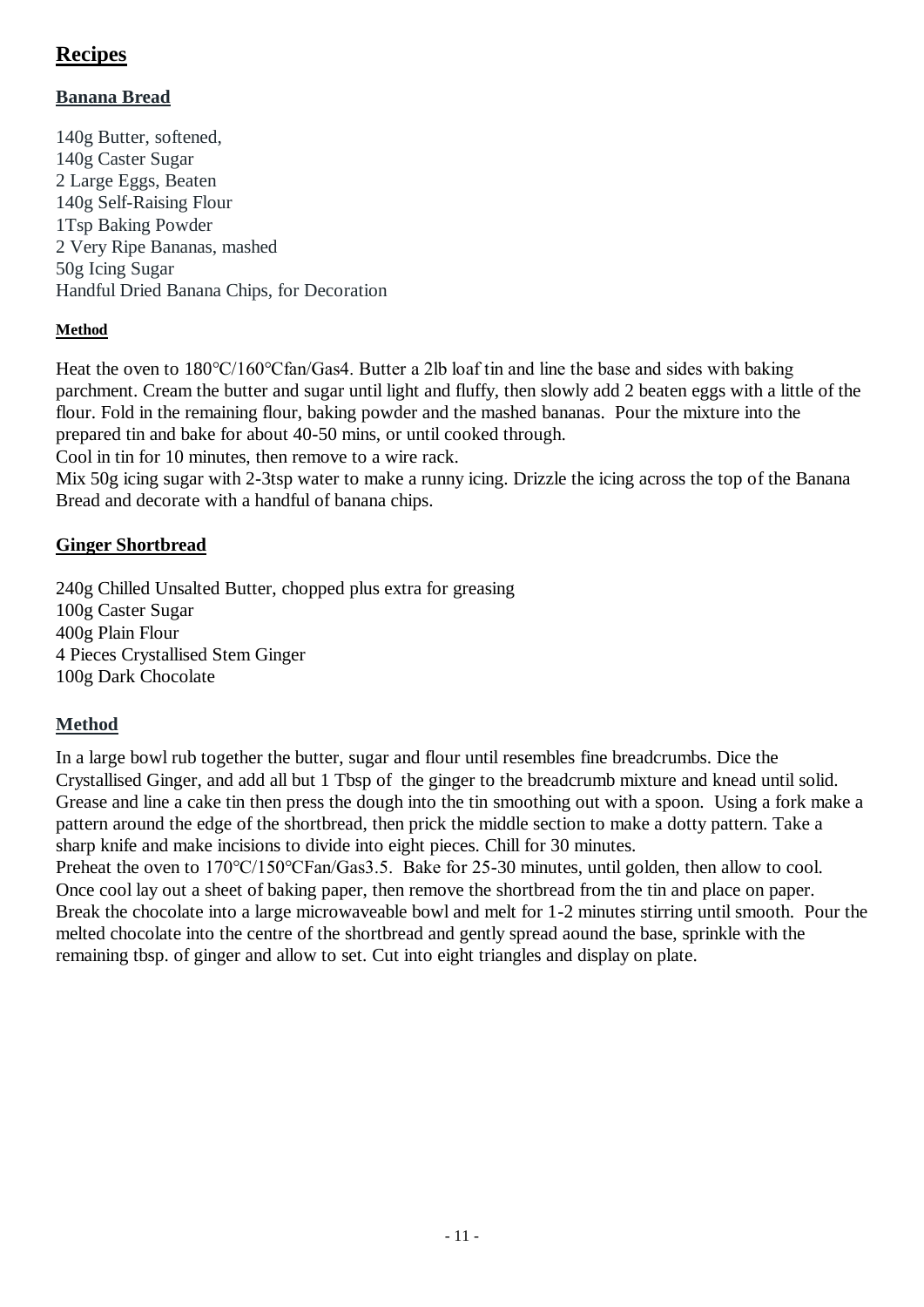## **Cheese, Chive & Ham Tear n Share Bread**

170ml whole milk 1 tsp caster sugar 100g unsalted butter , cut into cubes 1½ tsp fine sea salt 3 tsp English mustard powder 500g strong white bread flour 1 x 7g sachet fast-action dried yeast 4 medium eggs , lightly beaten, plus 1 to glaze oil , for proving 250g mature cheddar , grated 50g parmesan , grated ½ bunch of chives , finely chopped 150g smoked ham , coarsely chopped

## **Method**

Pour the milk into a pan and add the sugar and butter. Warm gently, swirling the pan until the butter has melted. Set aside until lukewarm.

Tip the salt, mustard, flour and yeast into a large mixing bowl and stir. Make a well in the centre, then pour in the beaten eggs and milk mixture. Swiftly mix with a wooden spoon to make a rough dough, then tip onto a lightly floured surface and knead for 10-15 mins until elastic and springy. Alternatively, knead in a stand mixer for 7-10 mins using the hook attachment. Lightly oil a large mixing bowl. Put the dough in the bowl and cover loosely with a tea towel. Leave in a warm place for 1½-2 hrs or until doubled in size. Knock the dough back on a lightly floured surface by lightly punching and briefly kneading it. Sprinkle over half the cheese, all of the chives and all the ham. Knead the dough until the ham and cheese are well distributed. Divide the dough into 18 equal-sized balls. Pinch the bottoms to create uniform, round balls. Line a baking sheet with baking parchment and draw a 25cm round template on the parchment (a large dinner plate works well for this). Arrange the dough balls in concentric circles in the circle you have drawn. Fill each gap with another scattering of cheese. Cover lightly. Leave for 1-1½ hrs or until the dough is risen. Heat the oven to 200C/180C fan/gas 6. Beat the remaining egg and use to lightly brush the dough balls. Sprinkle over most of the remaining cheese, then bake for 25 mins. Sprinkle over the last of the cheese and bake for 5 mins more.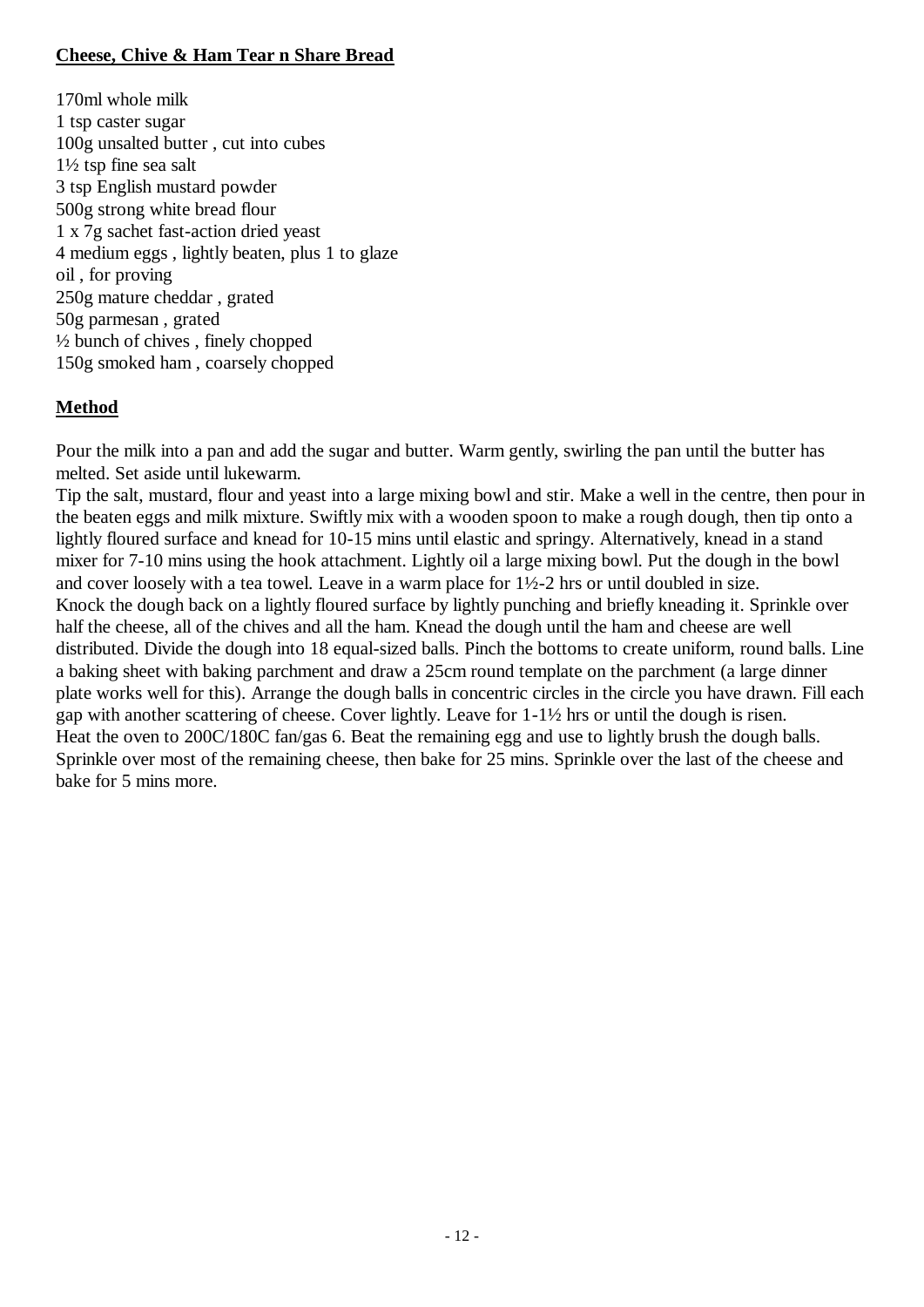## **EXHIBITORS' RULES**

- 1. Intending exhibitors must give notice in writing on the form at the end of this schedule to the Entry Secretary by Monday 29<sup>th</sup> August 2022. **ENTRIES ACCEPTED AFTER THIS DATE ONLY AT THE DISCRETION OF THE COMMITTEE.** Please avoid this as much as possible to enable the correct staging of exhibits.
- 2. **CLASS CARDS -** exhibitors should apply for cards on arrival at the Hall. These are to be placed (reversed) in front of or on the exhibits before judging. Any exhibit without a card will be considered as not for competition.
- 3. The Hall will be open from 8.15 am on the day of the Show and all exhibits must be staged and ready for the judges by 10:30am **when all must retire from the Hall except the officials and nothing will be received for competition after that time**. The public will be admitted from 2pm and nothing may be removed from the Hall until **after the draws have been completed**.
- 4. The judges will be directed to withhold or reduce the prizes where specimens may be considered as unworthy. The judges are empowered to award extra prizes subject to the approval of the committee.
- 5. All flowers, fruit and vegetable for exhibition must have been grown by the exhibitor except in Classes 1, 2, 3, 4, 5, 6 and 66.
- 6. Classes for floral art are as follows:

Adult Classes 1, 2, 3, 4, 5 and 6.

Notes: An "exhibit" can be with or without accessories but the accessory must not predominate. Artificial plant material may **NOT** be used. The exhibit must be within the confines of the space allocated.

7. For guidance to exhibitors in Class 8, Collection of Vegetables, the number of each kind, followed by the maximum points available in brackets are:

5 Potatoes (20), 6 Runner Beans (18), 6 Broad beans (15), 3 Carrots (20), 3 Beetroot (15), 3 Parsnips (20) 6 French Beans (15), 6 Pods of Peas (20), 3 Onions (20), 2 Cabbages (15), 3 Turnips (15), 2 Marrows (15), 5 Tomatoes (18), 2 Lettuce (15), 3 Heads of Celery (20), 9 Brussels Sprouts (15), 2 Cauliflower (20), 3 Leeks (20).

#### **Maximum size of board 61cms (2ft) x 92cms (3ft).**

8. For guidance to exhibitors in Class 10, Collection of Salad Vegetables, the number of each kind shall be:

4 Tomatoes 1 Cucumber 2 Lettuce 2 Sweet Peppers 5 Spring Onions 2 Beetroot 1 Celery

## **Maximum space allotted 61cms (2ft) x 92cms (3ft).**

- 9. Definition of a **BOWL**. A vessel that is wider than it is tall but not exceeding 26cms (10") width.
- 10. Definition of a **VASE**. A vessel that is taller than it is wide.
- 11. 1 x High Resolution JPEG Photograph per entry to be emailed to Hon Secretary by Wednesday  $31<sup>st</sup>$  August for printing. The committee will print and display photograph for judging.
- 12 **No wild plant material to be used from the National Park .**
- 13 All plants in Classes 28, 29 & 30 need to have been in the exhibitors possession for a minimum of 6 months

Exhibitors' rules continued on page 14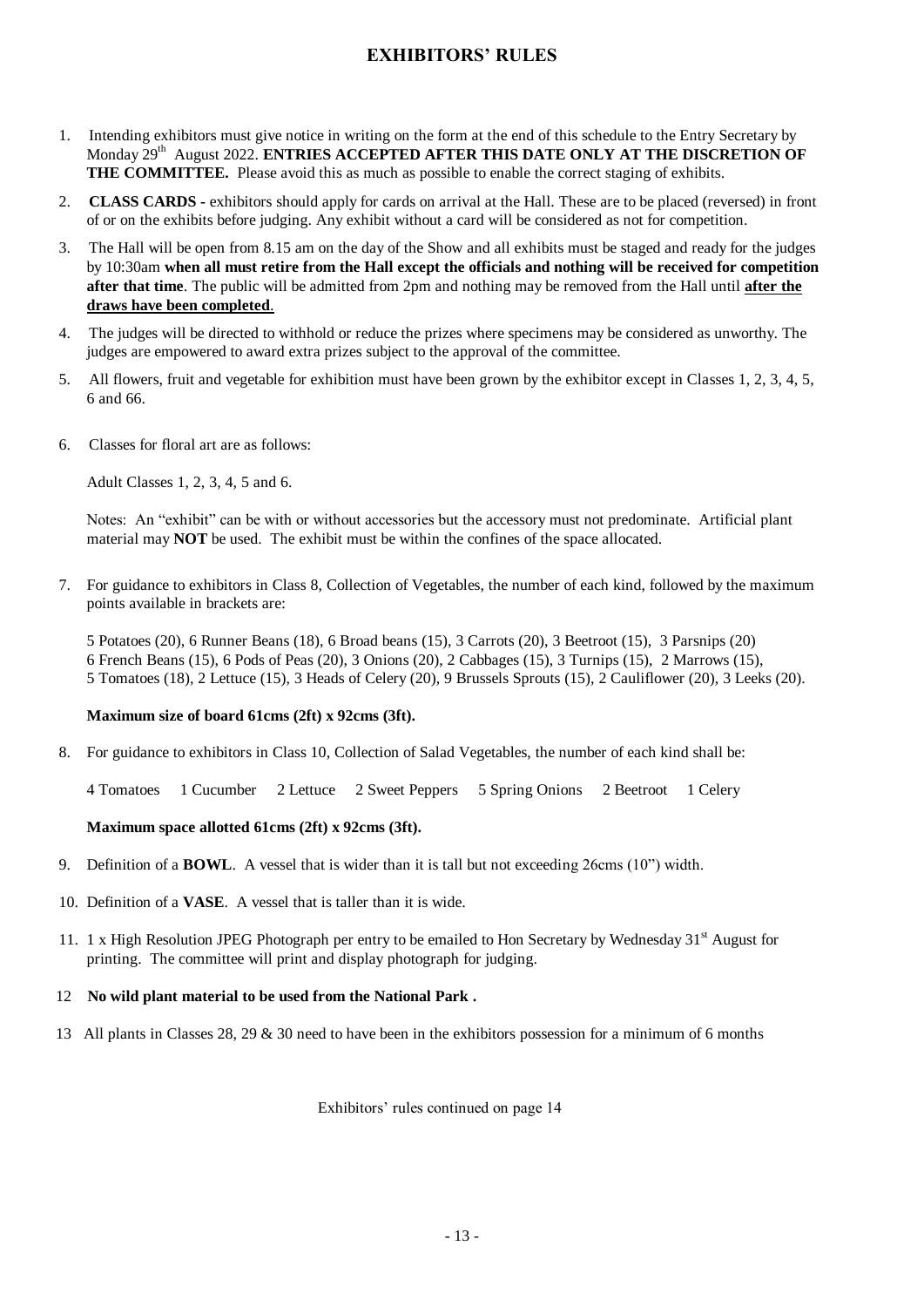## **EXHIBITORS' RULES (continued)**

#### **Dr A J Danby Memorial Trophy**

This trophy is donated by the Society in memory of the late Dr Danby and will be awarded on a three yearly cycle to the exhibitor gaining the highest number of points in Classes 11 to 31. The winners of the trophy in 2020 and 2021 will not be eligible to receive the trophy in 2022.

The committee reserve the right to visit by commission, before or after the Show, the gardens from which the plants, flowers, fruit or vegetables have been entered for competition. This does NOT apply to Classes 1, 2, 3, 4, 5, 6 and 66.

Most careful arrangements will be made for the protection of all exhibits but the committee will not be responsible for any loss or damage they may sustain on their way to, from or during the Show.

The decision of the judges is final and any protest must be made **IN WRITING** and handed to the Hon Secretary before 3.30 pm on the day of the Show. Any enquiries concerning the prizes allocated can be made to the Hon Secretary.

Any person not adhering to the above rules will be disqualified.

## **GENERAL RULES**

- **1 All donations are very much appreciated and enable us to continue running this Show.** Please send to Mrs Kathy Clarke, Pragnells, London Minstead, Minstead.
- 2 A separate entry form must be completed for **EACH** exhibitor.
- 3 Could cup winners please ensure that cups are covered by their home insurance.

#### **ANNUAL GENERAL MEETING**

## THE SOCIETY'S ANNUAL GENERAL MEETING WILL BE HELD ON TUESDAY 6TH DECEMBER 2022 IN THE CONGLETON ROOM, MINSTEAD HALL. PLEASE COME ALONG AND AIR YOUR VIEWS. EVERYONE WELCOME.

#### ANY SUGGESTSTIONS OR PROPOSALS PLEASE SEND TO THE SECRETARY JULIE MELIN-STUBBS AT LEAST TWO WEEKS PRIOR TO THE MEETING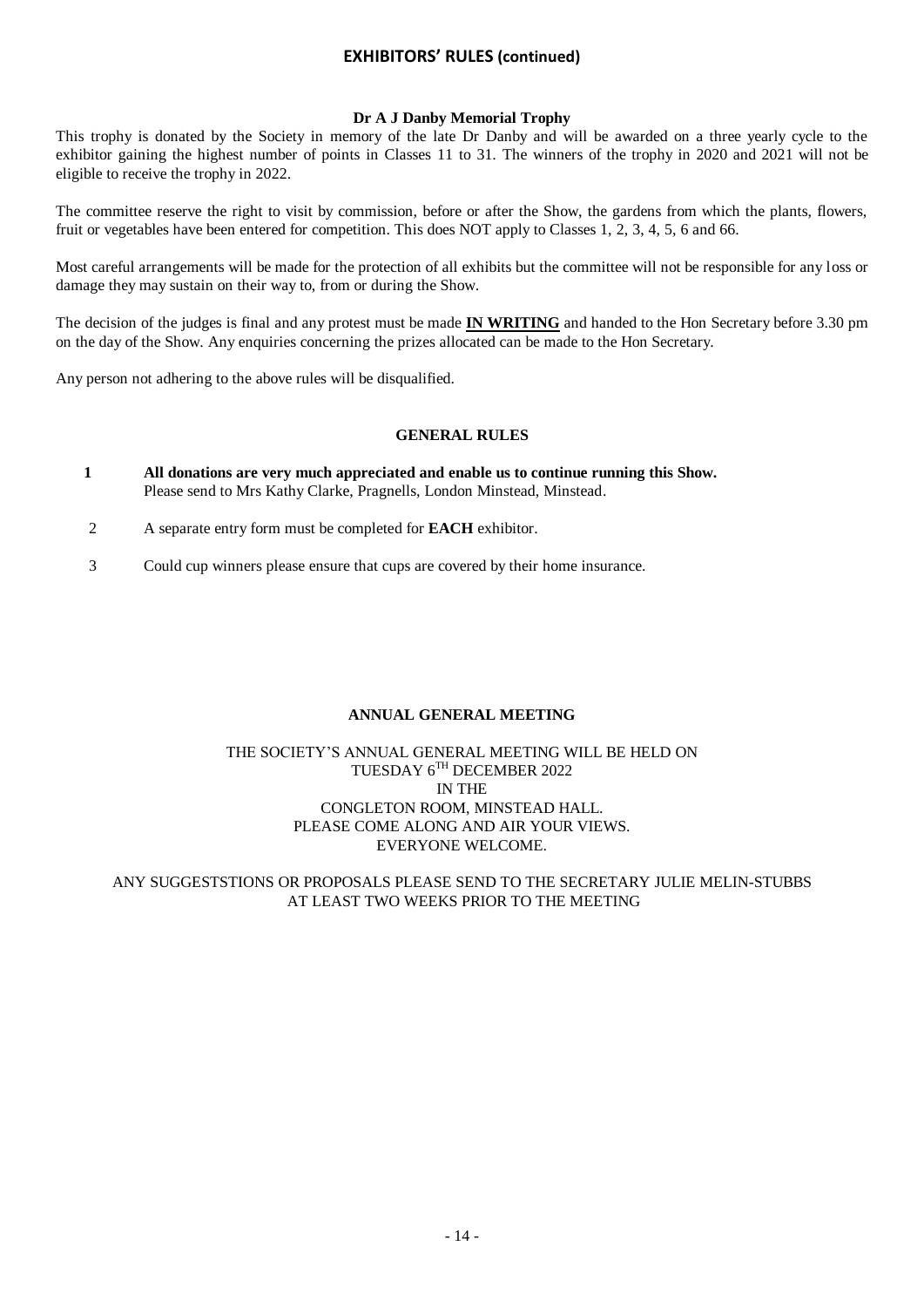## **ENTRY FORM FOR THE SHOW AT MINSTEAD HALL, SATURDAY 3rd SEPTEMBER 2022**

NAME OF EXHIBITOR

…………………………………………………………………………………………………………

ADDRESS ..……………………………………………………………………………………….………………

…………………………………………………………………………………………………………

EMAIL ADDRESS…………………………………………………………………………………………

TELEPHONE NO …………………………………………………………………………………………

**Age on day of Show** for exhibitors in Division 3: ………...………………

Please forward to Jo Instrall no later than Monday 29<sup>th</sup> August 2022. Emailed to joinstrall@gmail.com.

**FOR EACH CLASS ENTERED: Please enter the appropriate class number & brief class description Please check the schedule for sizes of exhibits as they will be adhered to on show day.**

| <b>CLASS NO.</b> | <b>DESCRIPTION</b> |
|------------------|--------------------|
|                  |                    |
|                  |                    |
|                  |                    |
|                  |                    |
|                  |                    |
|                  |                    |
|                  |                    |
|                  |                    |
|                  |                    |
|                  |                    |
|                  |                    |
|                  |                    |
|                  |                    |
|                  |                    |
|                  |                    |
|                  |                    |
|                  |                    |
|                  |                    |
|                  |                    |
|                  |                    |
|                  |                    |
|                  |                    |
|                  |                    |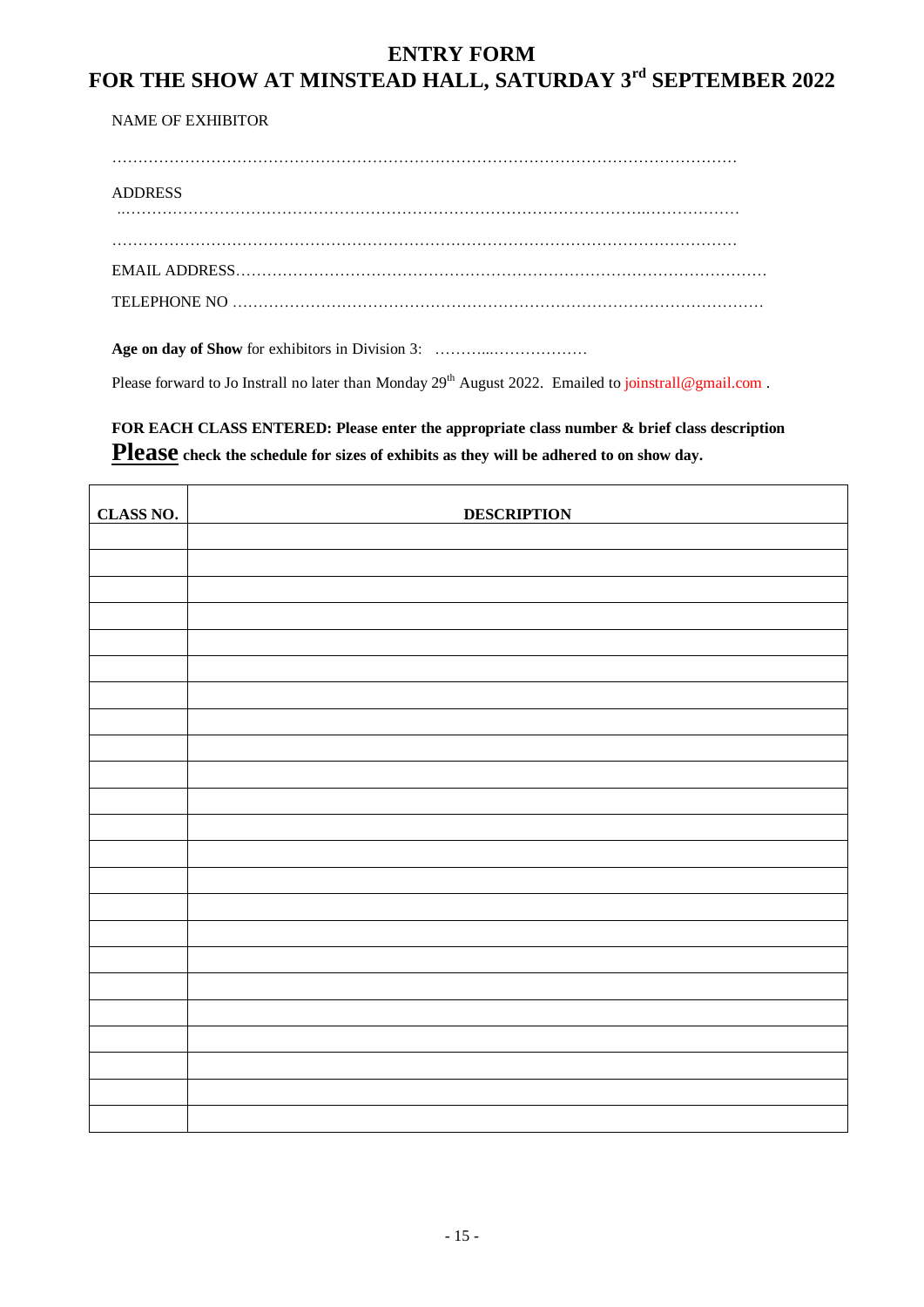## **ENTRY FORM CONTINUED**

| <b>CLASS NO.</b> | <b>DESCRIPTION</b> |
|------------------|--------------------|
|                  |                    |
|                  |                    |
|                  |                    |
|                  |                    |
|                  |                    |
|                  |                    |
|                  |                    |
|                  |                    |
|                  |                    |
|                  |                    |
|                  |                    |
|                  |                    |
|                  |                    |
|                  |                    |
|                  |                    |
|                  |                    |
|                  |                    |
|                  |                    |
|                  |                    |
|                  |                    |
|                  |                    |
|                  |                    |
|                  |                    |
|                  |                    |
|                  |                    |
|                  |                    |
|                  |                    |
|                  |                    |
|                  |                    |
|                  |                    |
|                  |                    |
|                  |                    |
|                  |                    |
|                  |                    |
|                  |                    |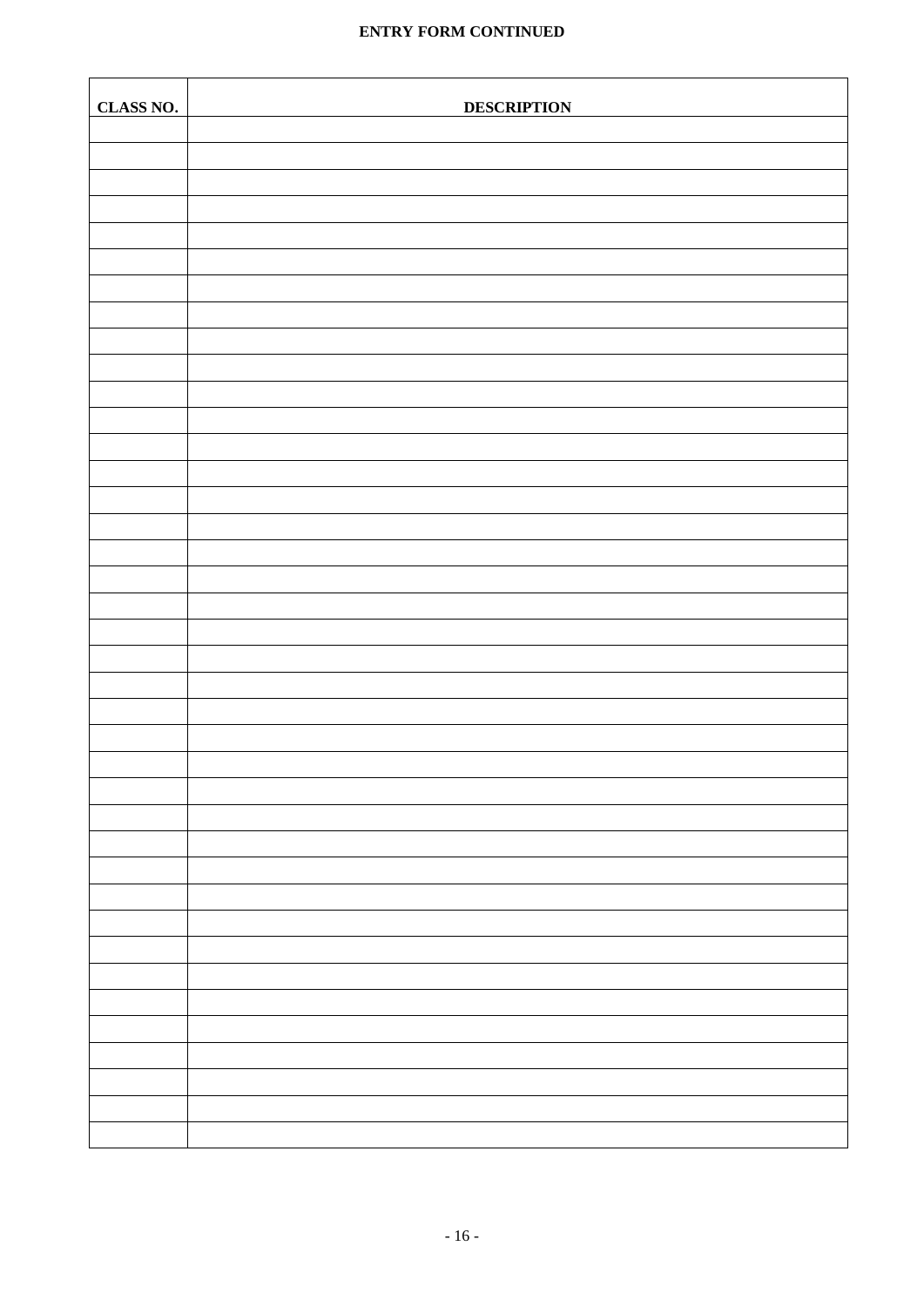## MINSTEAD FLOWER SHOW SCARECROW FESTIVAL TRAIL 2022 IN CONJUNCTION WITH OUR 71ST ANNUAL FLOWER SHOW

Minstead Flower Show Scarecrow Festival Trail will take place over the 1st week in September 2022.

The trail will be on display from Saturday 3rd September until Sunday 11th September 2022, around the village of Minstead.

> Scarecrow HQ will be Minstead Hall on the 3rd September. & we're looking forward to welcoming you!

Visitors to our first scarecrow trail in 2020 were treated to 12 different swashbuckling , treasure plundering pirates entered by local families, which were then placed strategically on a short trail around the village and last year the entries grew in number. So, once again, we want to make it bigger and better this coming year - the theme will be open, so there hopefully will be a wide variety of different scarecrows on display.

All our scarecrows are built by families, individuals, clubs, organisations and schools from the village and surrounding area, so if you fancy making one and you don't live in our village, fret not, we have a number of community spirited villagers, who will give your scarecrow a home for the week!!

We want to encourage a wide diversity of subjects and styles, but will work hard not to have any duplicate titles All of our builders last year were outstanding, and the competition for "Public Vote" was fierce!

The trail to be as accessible as possible around the village – see map

The scarecrow trail is free to enter and you'll also be entered into Class 53 in the annual Flower Show

\*\*\*\*\*\*\*\*\*\*\*\*\*\*\*\*\*\*\*\*\*\*\*\*\*

# **Dear Scarecrow Entrants**



**We thought it would be a good idea to explain the rules for this class. We have worked very closely with NATIONAL PARK'S AUTHORITY and the VILLAGE PARISH COUNCIL to get their support, on the understanding that ALL scarecrows are behind the gated / fence lines of resident gardens / properties. This is due to insurance issues and also to protect our New Forest ponies and other de-pastured animals, and also your** 

**fantastic scarecrow creations!!** 

**We are running the trail around a small loop of the village, where the scarecrows will be staged strategically along our route. This trail will be on a small loop around the village (from Hall, up Seamans Lane, down Bull Lane, back into the village, crossing via the glebe land into Congleton Close, across to the Village Green, up to the church yard and back up to hall via Lyndhurst Road – about 1.4miles)**

**Very kindly, a number of community spirited residents are helping out with staging our scarecrows.**

**Theme – Open FOR INDIVIDUALS OR GROUPS Any subject, any style!! We want big Scarecrows , small Scarecrows, multiple Scarecrows, special effects and the weird & wacky! To be made from any material. No restriction on size. THOUGH THE SCARECROW NEEDS TO BE SELF-SUPPORTING. .** 

## **PLEASE COMPLETE THE SCARECROW TRAIL ENTRY FORM BELOW**

**The scarecrows will be judged for 1st, 2nd and 3rd place on show day. However we'll also invite the public to vote for their favourite with a public vote over the week and the winner will be announced following the count at the end of the trail.**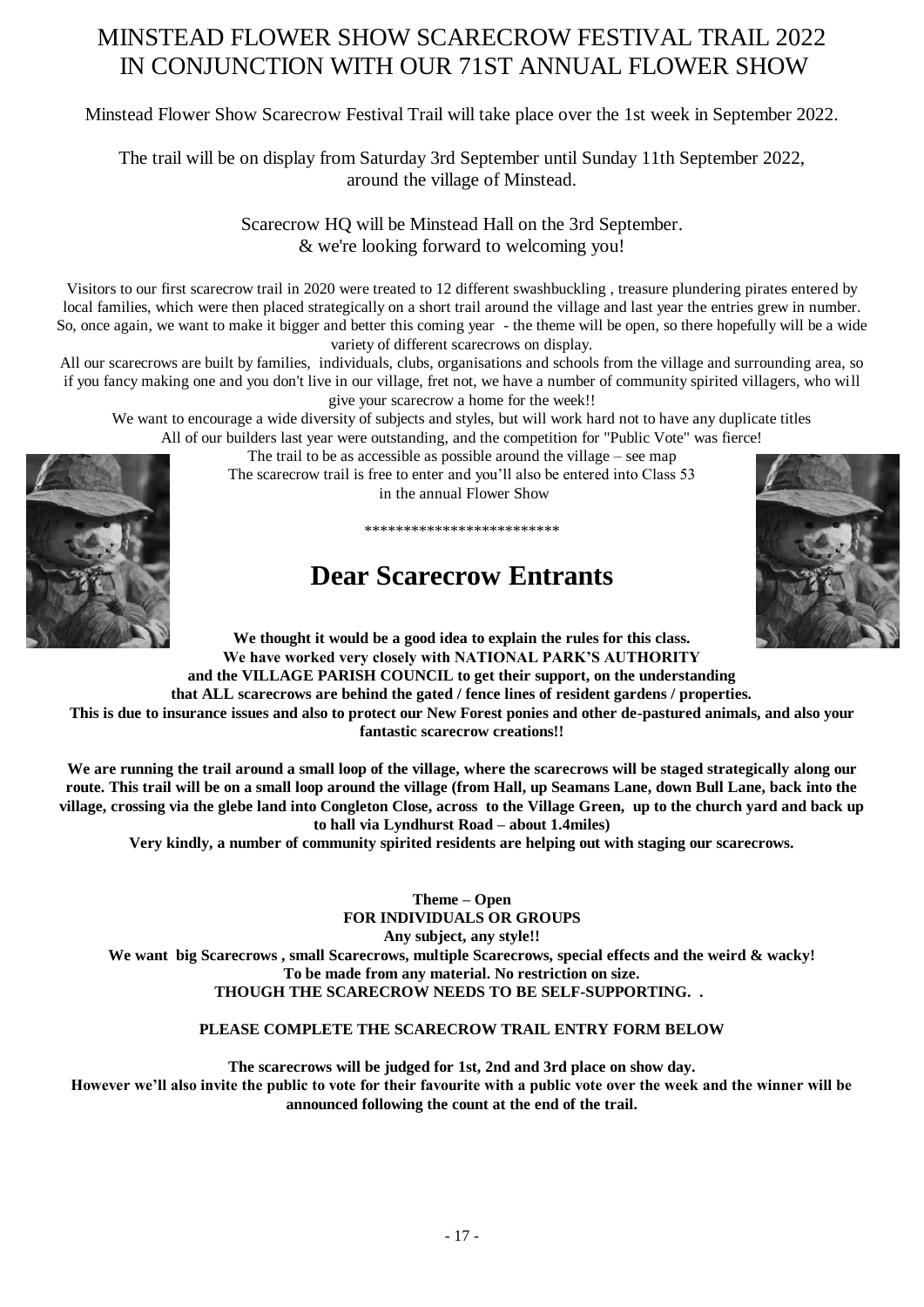## **Entry Form**

#### **THANK YOU FOR YOUR INTEREST IN CREATING A SCARECROW FOR THE 3rd MINSTEAD FLOWER SHOW SOCIETY SCARECROW FESTIVAL TRAIL IN CONJUNCTION WITH OUR 71st ANNUAL FLOWER SHOW**

| <b>NAME</b>                                                                                                              |  |  |  |  |
|--------------------------------------------------------------------------------------------------------------------------|--|--|--|--|
| <b>EMAIL</b>                                                                                                             |  |  |  |  |
| <b>PHONE NUMBER</b>                                                                                                      |  |  |  |  |
| <b>FAMILY, GROUP, SCHOOL, CLUB OR</b>                                                                                    |  |  |  |  |
| <b>ORGANISATION INVOLVED IN</b>                                                                                          |  |  |  |  |
| <b>CREATING THE DISPLAY</b>                                                                                              |  |  |  |  |
| PLEASE COMPLETE THE INFORMATION BELOW AS WE WILL PRODUCE A TRAIL MAP AND WILL MARK<br>WHERE YOUR SCARECROW WILL BE SITED |  |  |  |  |
| <b>NAME OF SCARECROW</b>                                                                                                 |  |  |  |  |
| <b>BRIEF DESCRIPTION OF YOUR</b><br><b>SCARECROW DISPLAY</b>                                                             |  |  |  |  |

| WILL YOU BE DISPLAYING              | <b>OWN PROPERTY</b>                | <b>REQUIRES A HOME FOR THE</b> |
|-------------------------------------|------------------------------------|--------------------------------|
| <b>SCARECROW AT OWN PROPERTY OR</b> | (where on village trail – address) | WEEK                           |
| <b>DO YOU REQUIRE US TO DISPLAY</b> |                                    |                                |
| <b>YOUR SCARECROW?</b>              |                                    |                                |
|                                     |                                    |                                |
|                                     |                                    |                                |
|                                     |                                    |                                |

## **HOW TO ENTER: EMAIL : JO INSTRALL AT JOINSTRALL@GMAIL.COM BY SUNDAY 14TH AUGUST 2022**

#### **DETAILS ALSO AVAILABLE ON<https://minstead.org.uk/minstead-flower-show-society/>**

**All scarecrow that aren't displayed on own property along the trail need to be brought to the Hall on Friday 2nd September 2022 between 4.30pm & 6pm, so they can be numbered, photographed, & then staged by a committee member around the village route.** 

**The scarecrows will be judged for 1st, 2nd and 3rd place on show day. However we'll also invite the public to vote for their favourite with a public vote over the week and the winner will be announced following the count at the end of the week.**

**All scarecrows will need to be collected from the Hall car park on the 11th September from 4pm onwards**